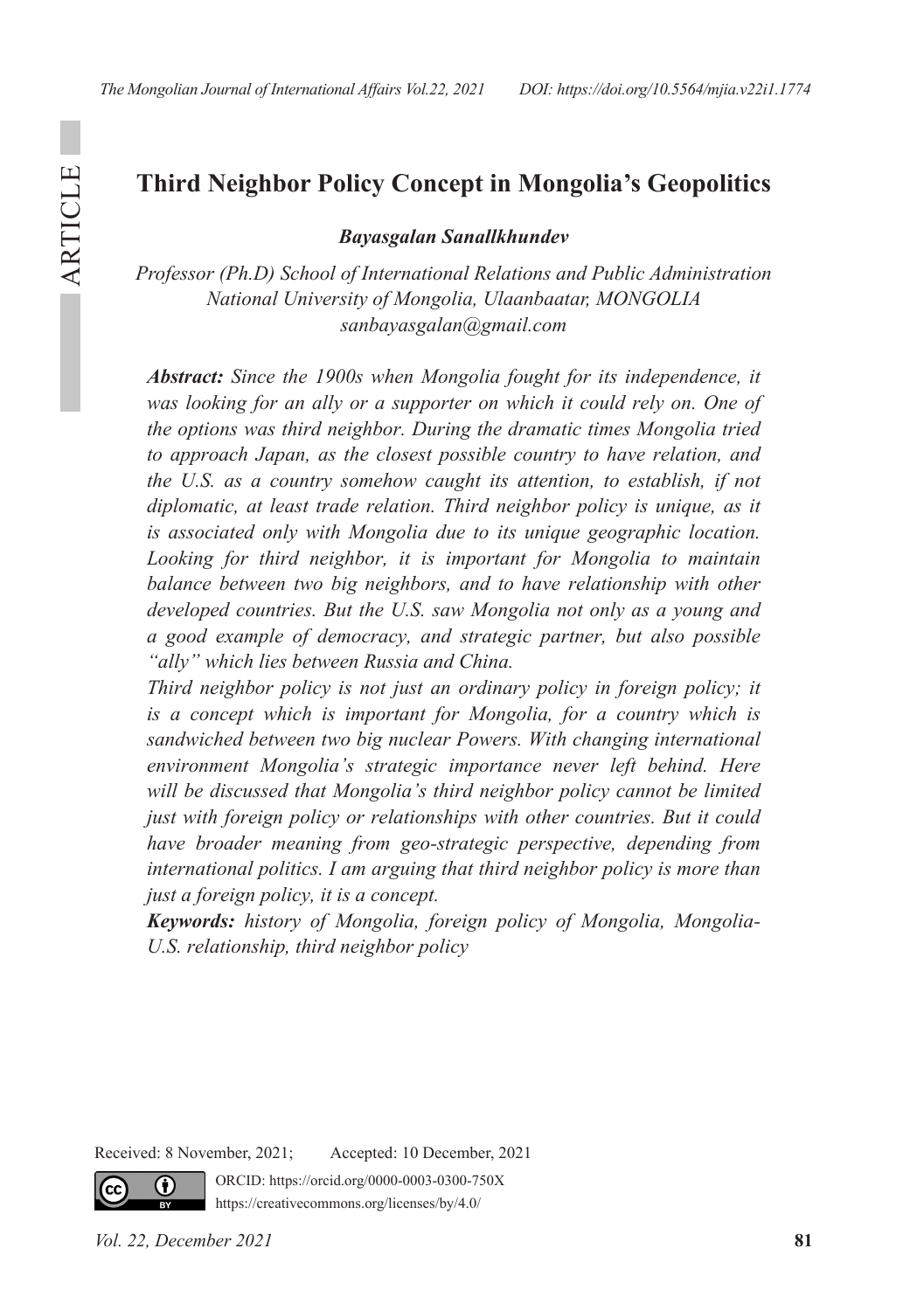## **Introduction**

There is a proverb "You can choose your friends, but you can't choose your neighbors". The trouble is, as many examples show, that hatred and killing often occur between close neighbors<sup>1</sup>. But for Mongolia which shared peace and wars and immense history with its neighbors, it is more cautiousness than hatred.

Throughout the history of international relations, it has been like unwritten rule that the fate of small nations surrounded by larger neighbors was either divided or absorbed by the larger nations; or survives as buffer states by mastering balance-of-power politics and skillful diplomacy. So, the history of Mongolia since the collapse of Yuan Dynasty had been no more or less that way.

Mongolia's geographical location has always been a major, in many cases even a decisive, factor in shaping its destiny. The importance of external factors increased in the XVII-XIX Centuries, as China and Russia grew stronger and expanded their spheres of possession and influence. But for the most part, the main forces that have affected Mongolia's external status throughout the XX Century have been China, Russia and the relationship between them<sup>2</sup>.

expanded its territory eastwards into Far East, and China extended its domination north of the Great Wall, Mongolia has been the area of the "great game" of the struggle between Russia and China, and other empires<sup>3</sup>.

Close to decline of Qing Dynasty in 1900s within Mongols raised sense of nationalism, probably due to the weakness of Qing Dynasty after the Opium War in 1860s. They wanted independence and rebelled against Qing Dynasty.

Since the 1900s when Mongolia fought for its independence, it was looking for an ally or a supporter on which it could rely on. Mongolians did not have either military or financial capability or support of other countries that somehow could press upon two neighbors.

Mongolia attempted early in the XX Century to diversify and broaden its foreign ties by establishing relations also with other powers, including the U.S and Japan. However, regional power politics made it impossible for Mongolia to succeed in the attempts<sup>4</sup>.

As a state with de facto independence in 1911, Mongolia tried to find a way for gaining full recognition internationally. First it tried to rely on Tsarist Russia but after the double standard policy

Ever since when Tsarist Russia

<sup>1</sup> Eric Her, The "Great Game": Mongolia between Russia and China, *The Mongolian Journal of International Affairs*, November 4, (1997)

<sup>2</sup> Enkhsaikhan, J. "Mongolia's Nuclear-Weapon-Free Status: Concept and Practice." *Asian Survey* 40, no. 2 (2000): 342-59. Accessed June 25, 2021. doi:10.2307/3021136.

<sup>3</sup> Eric Her, The "Great Game": Mongolia between Russia and China, *The Mongolian Journal of International Affairs*, November 4, (1997)

<sup>4</sup> Enkhsaikhan, J. "Mongolia's Nuclear-Weapon-Free Status: Concept and Practice." *Asian Survey* 40, no. 2 (2000): 342-59. Accessed June 25, 2021. doi:10.2307/3021136.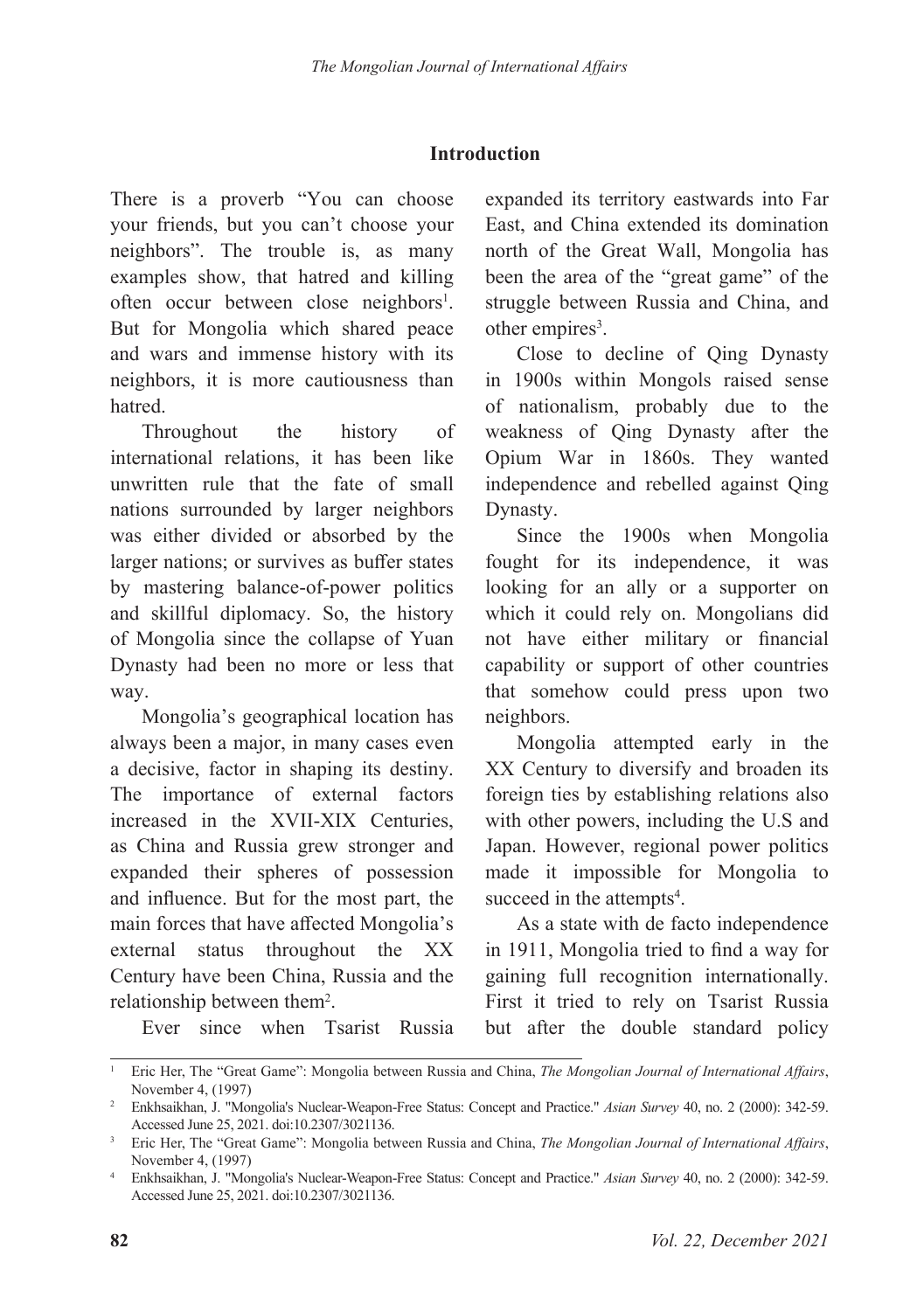towards Mongolia, Mongolia tried other ways to find supporter. Geographically closest possible country to Mongolia at that time was Japan, which had claimed dominance over Korean peninsula and later over Manchuria territory, China. From this point of view the concept of third neighbor is not new.

But Japan had already signed secret agreement with Russia in 1907, dividing the northeast Asia region in sphere of influence, the aftermath of Russo-Japanese War in 1904-1905.

However, by 1912s, Japan was almost a "third neighbor," attempting to create Pan-Mongol puppet state in today's Chita region, Russia, which made both China and Russia angry.

After Mongolian delegation failed to meet Japan envoy in Beijing, they also tried to approach the U.S. as another option. Mongolia somehow tried to catch the U.S. attention to establish, if not diplomatic, than at least trade relation. At that time the U.S. was not aware of Mongolia as a nation, so it had recognized Mongolia as a part of China. However, in 1920s and 1944s the U.S. paid some attention to Mongolia. The first was probably followed after Mongolians secret request, and the second one was before the Yalta Conference (1945) to decide whether to recognize Mongolia's status quo. Recognition of Mongolia's status quo was Stalin's condition on Rosevelt's and Churchil's request to intrude against Japan and end the war in the Pacific.

After the World War II, the Soviet Union considered Mongolia to be an important bastion of socialism in Asia, so its territory was expected to be of strategic importance in further Sino-Soviet military confrontation. During the Sino-Soviet split, the nature of the Soviet-Mongolian alliance, according to the treaty of 1966 and the Brezhnev Doctrine, in general, meant that the ultimate decision to use force stationed in Mongolia, would be undertaken by the Soviets alone<sup>5</sup>.

Under new circumstances, in 1994, Mongolia adopted a so-called multipillared foreign policy, diversifying its external relations to go beyond contact with only its immediate neighbors. At the same time, Mongolia also pledged to respect the legitimate interests of its neighbors and partners<sup>6</sup>.

In summary, looking for third neighbor is important for Mongolia to maintain balance between two neighbors. This is not that unique as someone would think who is not familiar with this issue. But it is unique, indeed, as it is associated only with Mongolia due to its unique geographic location.

Under the term unique we understand that Mongolia has two big nuclearweapon countries, which are the permanent members of UN Security Council, and also no country pays attention to Mongolia, unless it has geostrategic interest in Mongolia.

<sup>5</sup> Ibid.

Ibid.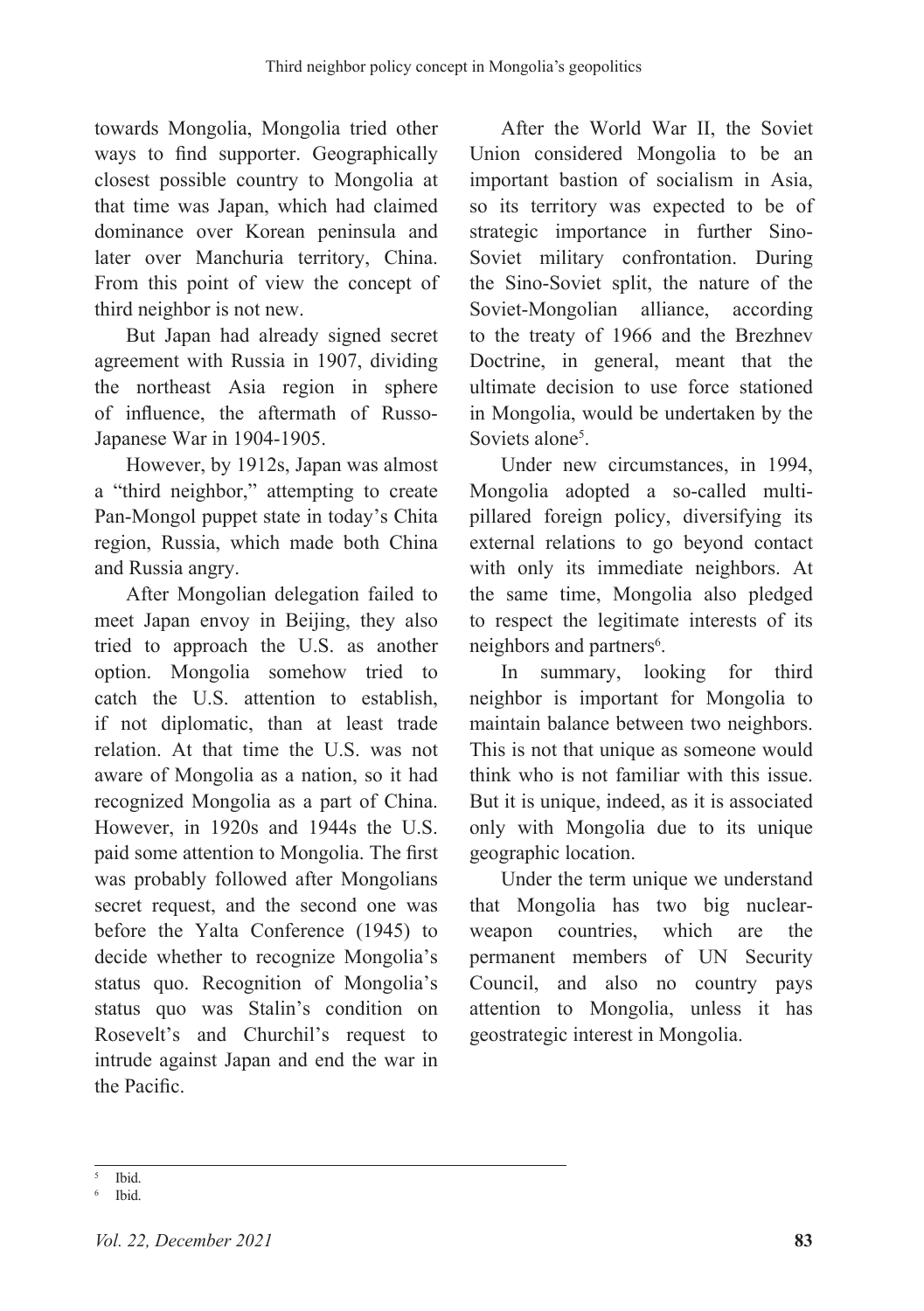### **Mongolia's Foreign Policy Agenda and Third Neighbor**

In Mongolia's foreign policy, there are many uniqueness and specifics. First of all, anything related to Mongolia's foreign policy has geopolitics background. It is not because Mongolia is landlocked country or has only two neighbors; the main reason lies on its geographic location and who the neighbors are. For a landlocked, sparselypopulated country that borders two great powers – China and Russia – geopolitics is not a question of political fashion; it is a fact of life<sup>7</sup>.

Throughout the history, Mongolia experienced being caught up in double geopolitics games between China and the Soviet Union; and also, between the U.S. and the Soviet Union during the Cold War8 . Hardly anyone in Mongolia now would like to experience it again. But unfortunately, history repeats itself.

At some point it is also true that Mongolia, physically sandwiched between China and Russia, felt it had little or no control over its relations with foreign countries during socialist period. That experience continues to shape its diplomatic relations today. Having fought hard to build its own relationships, it is now thinking twice in order not to jeopardize its relationship with others<sup>9</sup>.

The restructuring and reforming of the country's political, social and economic systems since 1990s provide it with favorable conditions for conducting a foreign policy based on realism and according to priority of its national interests.

Mongolian leaders recognized that it was necessary to declare their intention to pursue a new foreign policy $10$ . As Dr.  $T$ sedendamba Batbayar<sup>11</sup> explained, "The top priority in Mongolia's next diplomacy was to fill the vacuum in its foreign relations created by the Soviet Union's disintegration" and N.Tuya, former minister of foreign affairs of Mongolia, noted "Though we are a small nation, geography and history have taught us to attach greater attention more than any other small nation would do to our relations with the world's major powers."12

Mongolia no longer treats its neighbors as friend or enemy, which means Mongolia's new post-socialist

<sup>7</sup> Sergey Radchenko, "As China and Russia Draw Closer, Mongolia Feels the Squeeze," *The Asan Forum* (11 October 2018), at <http://www.theasanforum.org/as-china-and-russia-draw-closer-mongolia-feels-the-squeeze/> (searched date: 28 June 2021)

<sup>8</sup> Maria Siow, "US-China tensions: why Mongolia is in the middle of a new cold war," *South China Morning Post*  (15 August 2020), at< https://www.scmp.com/week-asia/politics/article/3097419/us-china-tensions-why-mongoliasmiddle-new-cold-war > (searched date: 28 June 2021)

<sup>9</sup> Ibid.

<sup>&</sup>lt;sup>10</sup> Alicia Campi, *Mongolia's foreign policy: Navigating and Changing the World* (Colorado: Lynne Rienner Publishers, 2019), pp. 31-32

<sup>&</sup>lt;sup>11</sup> Ambassador, member of Academy of Science of Mongolia

<sup>&</sup>lt;sup>12</sup> Alicia Campi, *Mongolia's foreign policy: Navigating and Changing the World* (Colorado: Lynne Rienner Publishers, 2019), pp. 31-32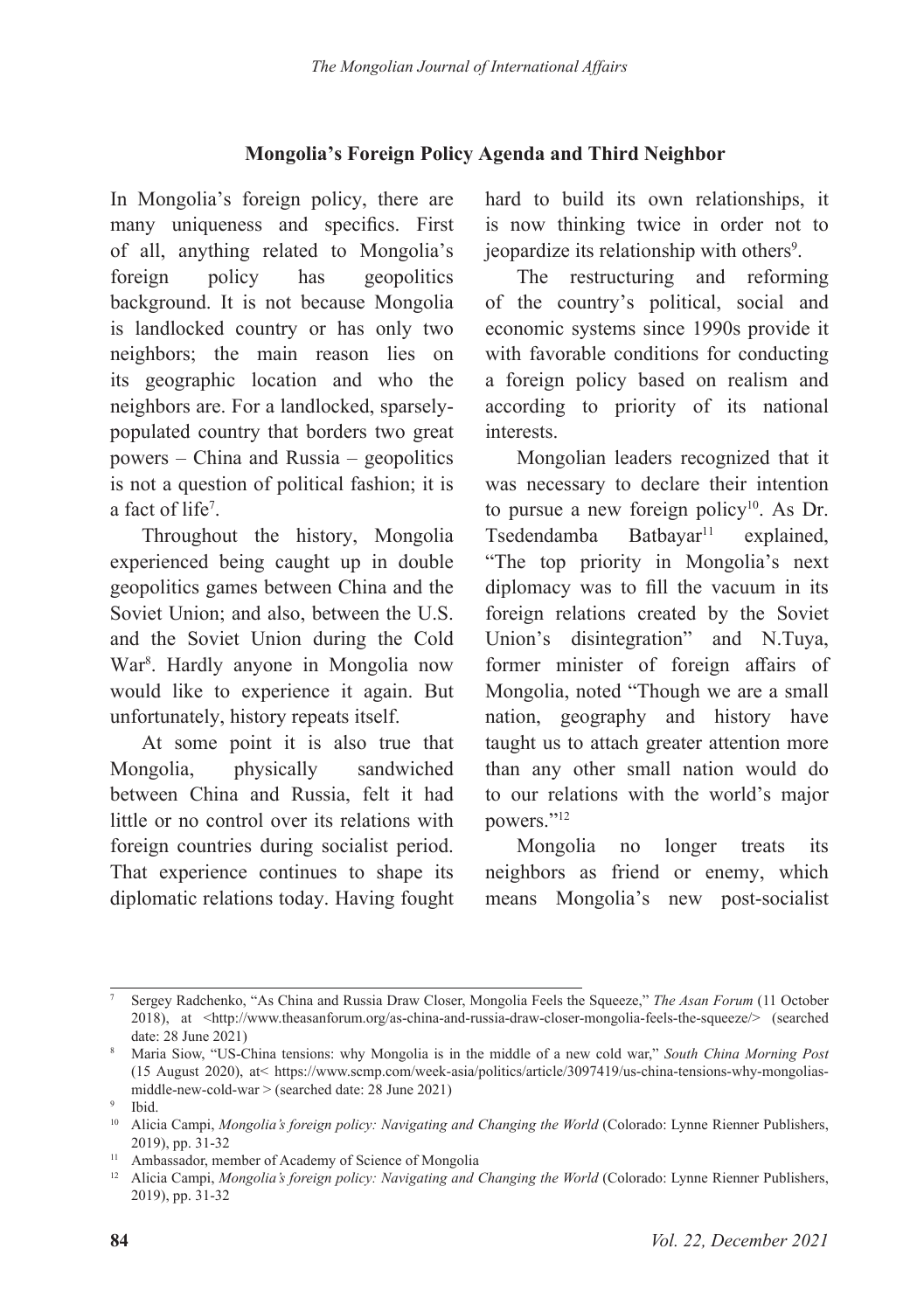foreign policy is officially not to antagonize either, still less both $13$ .

In 1994 Mongolia's parliament adopted its National Security Concept (NSC), a document that clearly defined Mongolia's security concerns. This document was amended in 2010 in accordance with the changing external environment.

In Mongolia's NSC, it is stated that ensuring favorable external and internal conditions for securing and protecting the genuine national interests of Mongolia.

In NSC explicitly laid out the basic foreign policy principles. It stated that Mongolia's goal would not merely keep its two neighbors at equal distance or take positions identical with theirs on all issues; rather Mongolia is to strengthen trust, develop good-neighborly relations, and cooperate with each to the mutual benefit of all<sup>14</sup>.

According to Damba Ganbat, former director of Mongolia's Strategic Studies Center, "Mongolia's foreign policy priority was always given to China and Russia, and the statement of fundamental principle of balanced relations with the two neighbors."<sup>15</sup>

As Batchimeg Migeddorj, former Member of Parliament, mentioned, the fundamental thinking behind Mongolia's

view of national security remained unchallenged due to its very unique geopolitical location: "Stable balance of power in the region remains as an important foundation of Mongolia's national security. Any substantial power shift among the major powers in the region directly and deeply affects Mongolia's security."<sup>16</sup>

Thus, in the NSC adopted in 1994, Mongolia moved away from its classical approach of 'hard balancing' or relying on a friend against an enemy. It declared that Mongolia's foreign policy would be based on political realism, nonalignment, pursuit of national interest, and participation in international efforts to strengthen international peace and security<sup>17</sup>.

Mongolia will not interfere in the disputes between its two neighboring countries unless the disputes affect Mongolia's national interests<sup>18</sup>.

Also, Mongolia formulated its definition of neighbor, and after more than a decade of active experiment, it formally enshrined its third neighbor policy in the renewed NSC passed on June 201019.

So based on its external and internal factors, the concept of Mongolia's foreign policy is defined as follows: The

<sup>13</sup> Maria Siow, "US-China tensions: why Mongolia is in the middle of a new cold war," *South China Morning Post*  (15 August 2020), at< https://www.scmp.com/week-asia/politics/article/3097419/us-china-tensions-why-mongoliasmiddle-new-cold-war > (searched date: 28 June 2021)

<sup>14</sup> Enkhsaikhan, J. "Mongolia's Nuclear-Weapon-Free Status: Concept and Practice." *Asian Survey* 40, no. 2 (2000): 342-59. Accessed June 25, 2021. doi:10.2307/3021136.

<sup>&</sup>lt;sup>15</sup> Alicia Campi, *Mongolia's foreign policy: Navigating and Changing the World* (Colorado: Lynne Rienner Publishers, 2019), pp. 39

<sup>&</sup>lt;sup>16</sup> Alicia Campi, *Mongolia's foreign policy: Navigating and Changing the World* (Colorado: Lynne Rienner Publishers, 2019), pp. 39

<sup>17</sup> "Foreign Policy Concept of Mongolia", *Ministry of Foreign Affairs of Mongolia* (2011), at <http://www.mfa.gov. mn/?page\_id=26263&lang=en> (searched date: 28 June 2021)

<sup>18</sup> Ibid.

<sup>19</sup> "National Security Concept of Mongolia," *National Security Council* (2010), at <http://www.nsc.gov.mn/sites/default/ files/images/National%20Security%20Concept%20of%20Mongolia%20EN.pdf> (searched date: 28 June 2021)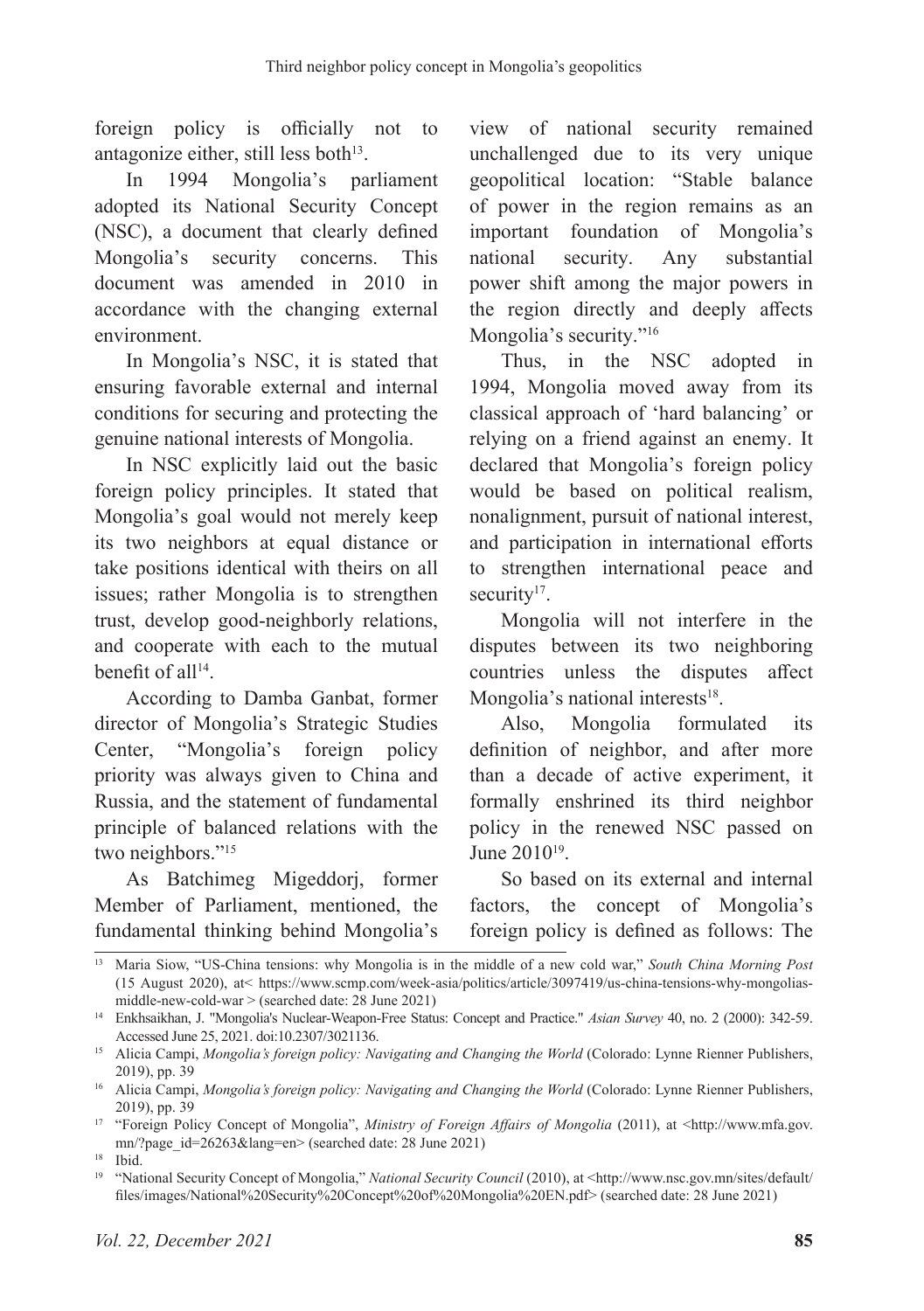priority of Mongolia's foreign policy is to safeguard its security and vital national interests by political and diplomatic means<sup>20</sup>. Mongolia follows to uphold peace, strive to avoid confrontation with other countries and pursue a multi-pillar policy<sup>21</sup>.

More than any other nations in the world, the concept of 'neighbor' has come to occupy the core in Mongolia's conceptualization of its place in the world. Mongolia's new foreign policy has been primarily for defensive purpose, to use the Third Neighbors to offset any aggression from either of its territorial neighbors. Yet, declaring itself a neutral state, pursuing a policy of nonalignment, how not to use or not to be used by the 'third neighbors' against China or Russia demands Mongolia to exercise its 'smart power', as it were.

In 1990, US Secretary of State James Baker made a historic short visit to Mongolia just as Iraq invaded Kuwait. During a meeting with Mongolian leaders, he stated that they should see the United States as Mongolia's "Third Neighbor". Baker's public statement initially was perceived as "a rhetorical gesture to support Mongolia's first move toward democracy". However, the Mongolian political establishment gradually formalized it in its foreign

policy legislation<sup>22</sup>. This strategic concept, called the Third neighbor policy, had political, military, cultural, and economic components. It originally meant that another large power, such as the United States, Japan, South Korea or Germany, would act as a Third neighbor for Mongolia to counterbalance the traditional roles played by Mongolia's two border neighbors<sup>23</sup>. In the third neighbor policy, Mongolia assumes to develop friendly relations with developed countries such as the U.S., Japan, South Korea and Germany, which is very important, but as time passes Japan aid and South Korean investment made very important and close-to-cooperate neighbor more than the U.S.

## *Relations with Two Neighbors*

Having two direct neighbors, Mongolia strives to expand its neighbors with other countries. So, the concept of expanded neighbor is geopolitical<sup>24</sup>.

Mongolia does not have any territorial or border disputes with its neighbors which serves as a good basis for good-neighborly relations<sup>25</sup>.

Of course, developing good neighborfriendly relations and wide-ranging cooperation with the Russian Federation and the People's Republic of China is the

<sup>&</sup>lt;sup>20</sup> "Foreign Policy Concept of Mongolia", *Ministry of Foreign Affairs of Mongolia* (2011), at <http://www.mfa.gov. mn/?page\_id=26263&lang=en> (searched date: 28 June 2021)

<sup>21</sup> Ibid.

<sup>&</sup>lt;sup>22</sup> Alicia Campi, *Mongolia's foreign policy: Navigating and Changing the World* (Colorado: Lynne Rienner Publishers, 2019), pp. 31-32

<sup>23</sup> Ibid. pp. 31-33

<sup>24</sup> Dashdorj Bayarkhuu, "Third neighbor policy on Mongolia-Japanese relations", *JapanUpClose* (1 April 2020), at <https://japanupclose.web-japan.org/policy/p20200401\_1.html> (search date: 28 June 2021)

<sup>&</sup>lt;sup>25</sup> Tuya Nyamosor, Mongolia's asia-pacific policy and regional security strategy, The Mongolian Journal of International Affairs, Nov 6, 1999, www.mongoliajol.info/MJIA/Article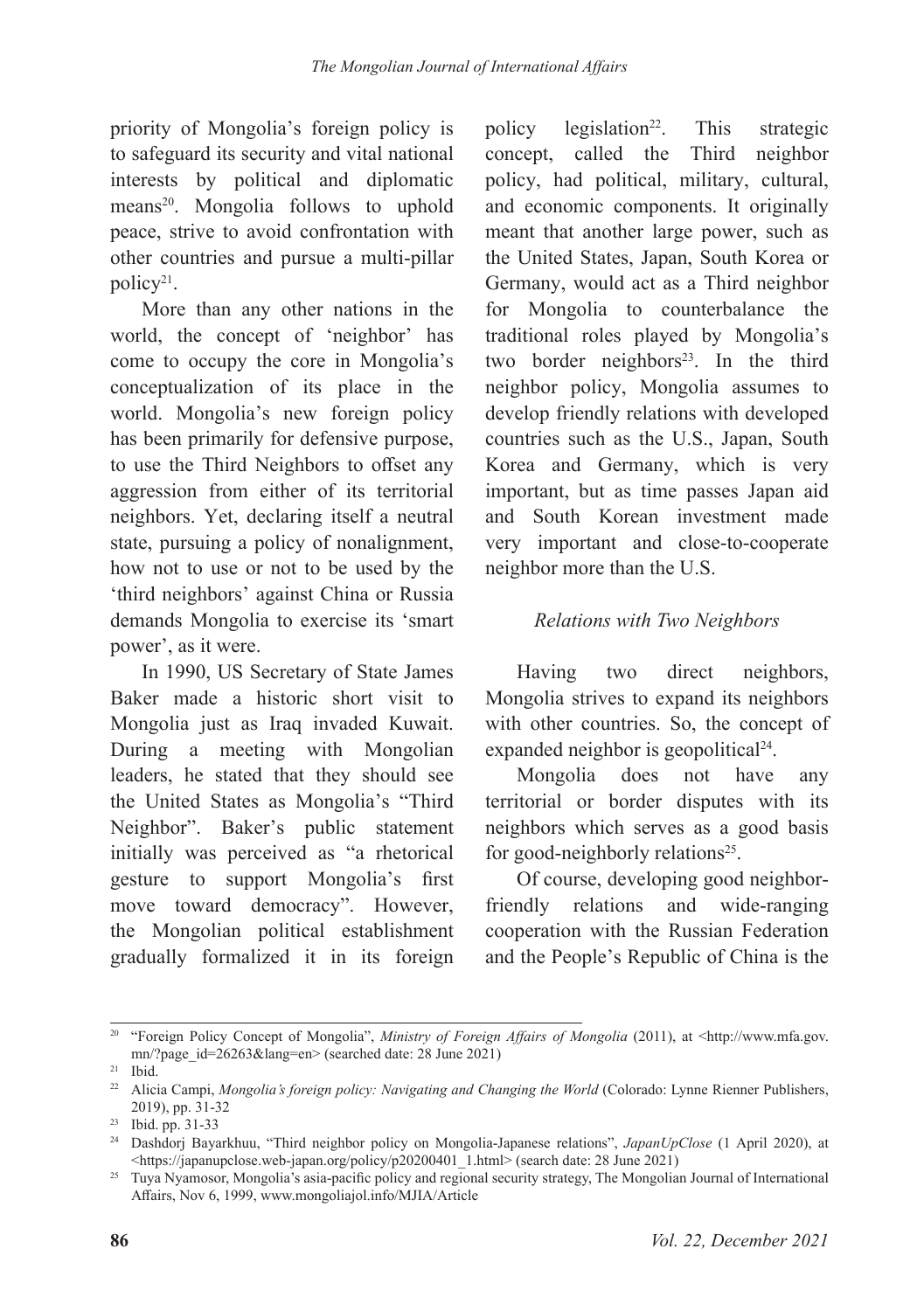primary goal<sup>26</sup>.

Since 1900s, Russia's policy initially sought to preserve Mongolia's autonomy from China but did not support Mongolia's sovereignty, in order to maintain Russia-China relations and not alarm Japan<sup>27</sup>.

Mongolia's relations with Russia and China are governed by such principles as balance, good-neighborliness, mutually beneficial cooperation, long-term nature.

Mongolia signed Treaties of Friendly Relations and Cooperation with both Russia and China in 1993 and 1994 respectively. In accordance with these treaties both sides pledged neither to participate in military and political blocs directed against one-another nor conclude treaties and agreements with third parties detrimental to the sovereignty and independence of either signatory<sup>28</sup>.

As for any Sino-Russian disputes that might arise in the future, Mongolia would pursue a policy of non-involvement and neutrality, unless such a dispute affected Mongolia's vital interests. If so, it emphasized, Mongolia could be expected to follow those interests<sup>29</sup>.

Responding to the changed geopolitical condition of Mongolia, and repositioning itself as a 'small state', Mongolia began to treat China and Russia as equal neighbors, hoping to keep

them at equal distance while improving relations with them simultaneously.

It is Mongolia's interest that its foreign relations eventually equate with the Eternal Neighbor, Russia and China, into an "equilateral" triangle. The side of third neighbors to be larger and closer is one of Mongolia's foreign policy goals<sup>30</sup>.

According to Sergey Radchenko "It was not that Mongolia lost interest in being part of the Russian orbit, but that Russia no longer had an interest in Mongolia and felt that it was a burden economically. So maintaining a close relationship with Mongolia, no longer made strategic sense". Now, with the rise of China as the region's leading economic and military power, Russia is eager to bolster its standing with the country that borders each<sup>31</sup>. However, Russia is rebuilding financial and military ties with Mongolia, partially to counter Beijing's growing influence in the country. In 2014, when Western sanctions over the annexation of Crimea prompted Kremlin's pivot to the east, some Russian officials began to speak of rebuilding ties with Mongolia as a means of increasing economic access to the rest of Asia, describing the country as a key transit corridor.

In 2019, Putin supported Mongolia's offer to build a gas pipeline to China through its territory. Now that project

<sup>&</sup>lt;sup>26</sup> "National Security Concept of Mongolia," *National Security Council* (2010), at <http://www.nsc.gov.mn/sites/default/ files/images/National%20Security%20Concept%20of%20Mongolia%20EN.pdf> (searched date: 28 June 2021)

<sup>&</sup>lt;sup>27</sup> Eric Her, The "Great Game": Mongolia between Russia and China, The Mongolian Journal of International Affairs, November 4, 1997 28 Enkhsaikhan, J. "Mongolia's Nuclear-Weapon-Free Status: Concept and Practice." *Asian Survey* 40, no. 2 (2000): 342-59.

Accessed June 25, 2021. doi:10.2307/3021136.

<sup>29</sup> Ibid.

<sup>30</sup> Dashdorj Bayarkhuu, "Third neighbor policy on Mongolia-Japanese relations", *JapanUpClose* (1 April 2020), at <https://japanupclose.web-japan.org/policy/p20200401\_1.html> (search date: 28 June 2021)

<sup>31</sup> DIMITRI SIMES, "Russia renews interest in Mongolia to counter Chinese influence," *Nikkei Asia* (3 October 2019), at <https://asia.nikkei.com/Politics/International-relations/Russia-renews-interest-in-Mongolia-to-counter-Chineseinfluence> (searched date: 28 June 2021)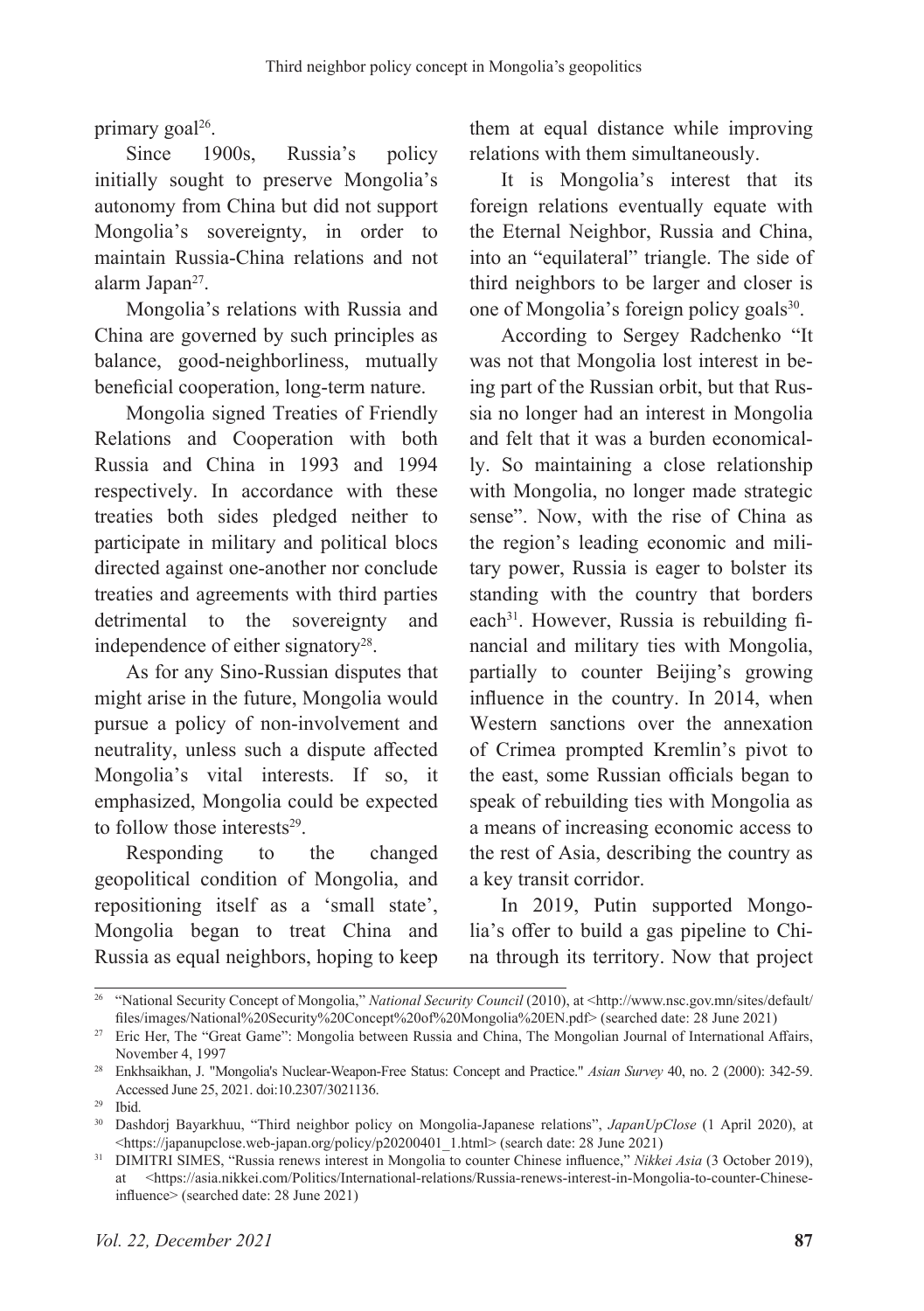is on the way. Russian experts admitted that Moscow had serious concerns about Beijing's growing economic clout in Mongolia, viewing it as a potential longterm threat. They explained that balancing China's influence is a major issue for the Kremlin. Professor Alexei Maslov warned that if China absorbs Mongolia into its economic orbit, Russia could find itself even more economically dependent on Beijing than it already is. He said that "If Mongolia falls under Chinese economic control, then 70% of Russia's border will be with China, making us more economically dependent on them"32. But as Lukin argued, Moscow and Beijing have far more pressing geopolitical concerns than dominance in Mongolia. "Two strategic partners are not interested in butting heads over Mongolia, if for no other reason than that they have a much more important common goal: resisting the United States."33

From other side, Putin will be acutely aware of the United States' attempts to court favour with Mongolia. Washington recently reaffirmed Mongolia as "an important Indo-Pacific Partner," and both have signed a "shared commitment to freedom, democracy and human rights." It must be viewed against the backdrop of Russia's wider regional policy and its attempts to deter other rivals, including Turkey and the United States, from gaining a regional foothold34.

As for China Mongolia is an

important neighbor, which has intimate connection with its autonomous region of Inner Mongolia and Xinjiang, and which causes no major headaches concerning border demarcation, migration unlike China's other 14 immediate neighbors. China's government has promoted Mongolia as an exemplary case for China's treatment of its small neighbors and a potential beneficiary of the Belt and Road Initiative. But Mongolia's connection with the Dalai Lama and anti-Chinese sentiments in Mongolia continue to exist. Unsurprisingly, Beijing briefly suspended all political talks with Mongolia in response to the Dalai Lama's December 2016 visit. This fueled Mongolia's fear of what economic dependence on Chinese goodwill might imply. President Xi's assertive China's may tire of Mongolia, while Mongolia's hopeful partners Russia, Japan, and the U.S. would avoid worsening their relations with Beijing over Mongolia<sup>35</sup>. So they can't help with support, but they would use Mongolia for its interest.

# *Two Neighbors and SCO*

Russia and China prefer to see Mongolia as a member of SCO. SCO membership can be viewed as contrary to third neighbor concept.

Not only Russia but also China is keen to welcome Mongolia into the SCO, as both Russian and China are

<sup>32</sup> DIMITRI SIMES, "Russia renews interest in Mongolia to counter Chinese influence," *Nikkei Asia* (3 October 2019), at <https://asia.nikkei.com/Politics/International-relations/Russia-renews-interest-in-Mongolia-to-counter-Chineseinfluence> (searched date: 28 June 2021)

<sup>33</sup> Ibid.

<sup>&</sup>lt;sup>34</sup> Shahid Hussain, "Why Is Russia Moving Closer to Mongolia?" *The Diplomat* (23 June 2020), at <https://thediplomat. com/2020/06/why-is-russia-moving-closer-to-mongolia/> (searched date: 28 June 2021)

<sup>35</sup> JARGALSAIKHAN, MENDEE. Report. East-West Center, 2017. Accessed June 28, 2021. http://www.jstor.org/stable/ resrep17396.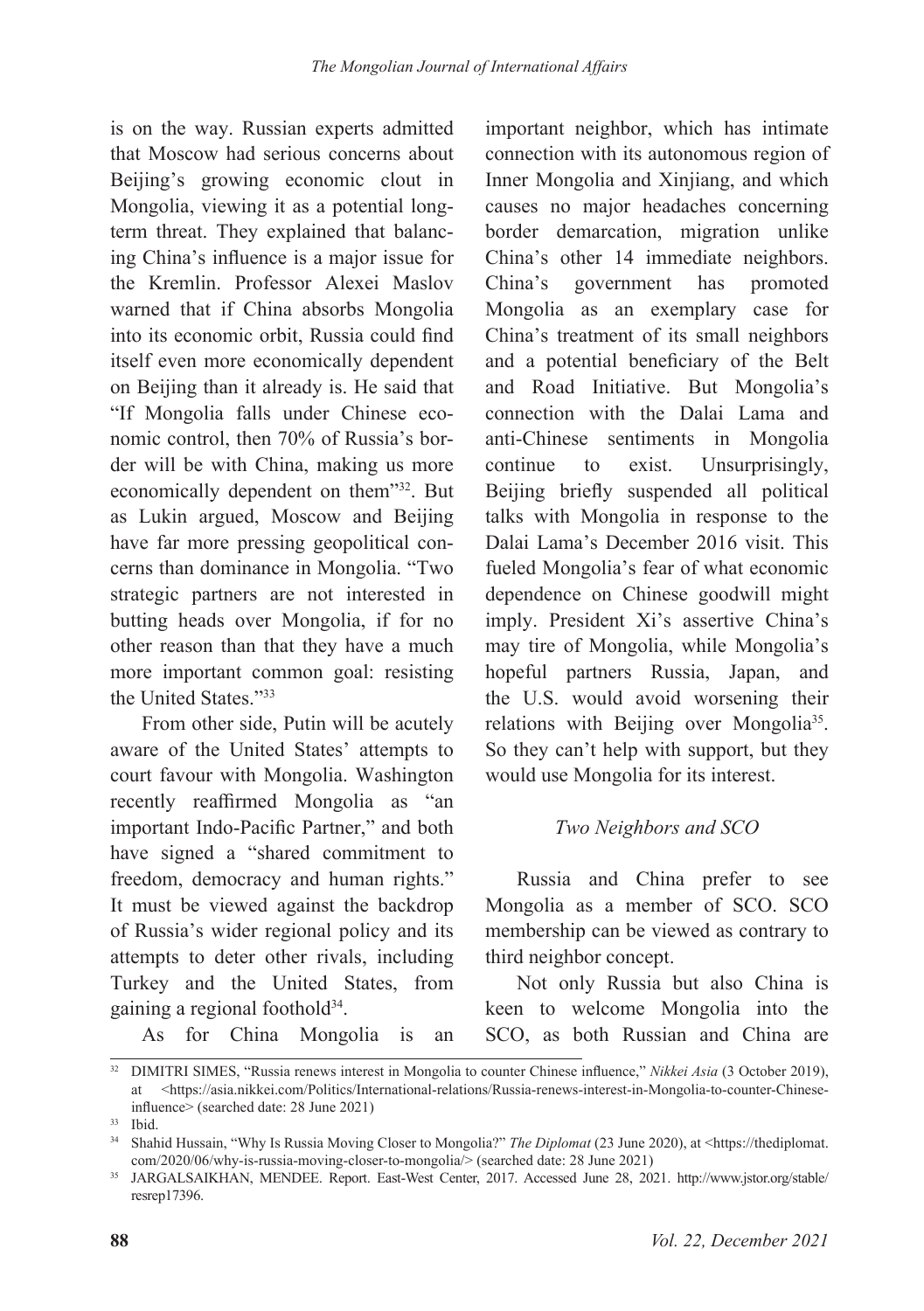key members of the SCO. Hardly only Russia's intention is to have Mongolia as a member to SCO because Russia's influence would serve as a counterweight to China. It is possible that SCO might serve as counterweight to the U.S., not to China, because China is also a member state, furthermore, China has big influence on other members of SCO.

As some would notice, Mongolia's reticence to fully embrace the SCO was due to its "third neighbor" policy, which emphasizes its cooperation with developed and democratic Western countries. And some observers think that such cooperation has raised concerns among Mongolia's partners in North America, Europe and Asia<sup>36</sup>.

Mongolia is not concern of Russia more than China, particularly, at the period of tension between US and other countries stance against China. It would likely be widely read as a net loss for Washington if Mongolia were to join the SCO; US would not be objected to the economic corridor, which is a "logical and inevitable result of geographical reality" 37.

But Mongolia wants to maintain its observer status since many issues discussed in the SCO were "not high priority" for Mongolia. Mongolia is mostly interested in China-Mongolia-Russia Economic corridor, and the three neighbors agreed to jointly develop the project involving energy, infrastructure construction, and other projects ranging from finance to environmental protection.

Mongolia sees the economic corridor as a way of overcoming its landlocked constraints<sup>38</sup>.

For Mongolia, being an observer to SCO, in order to meet with both neighbors, at the same time to conduct third neighbor policy, is favorable. In 2014, Mongolia proposed its initiative of trilateral summit, to discuss up to date issues among three parties, and also proposed the summit to be held annually. In 2015, during the SCO and BRICS meeting in Russian city of Ufa, Russia and China principally agreed on that. So far trilateral summit were three times.

The SCO had grown to the view of China's Belt and Road Initiative. China uses it to develop infrastructure across Eurasia as it offered further potential for regional economic and commercial integration. Even if more Middle Eastern countries were to join following Iran, for example, the body could one day compete for influence with the US foreign policy agenda<sup>39</sup>.

In May 2021, during her visit to Russia, Battsetseg.B, foreign minister of Mongolia, said that SCO is very important intergovernmental organization in Central Asia, and it is Mongolia's interest to cooperate with the SCO in certain issues. Therefore, Mongolia continues to be an observer, paying attention mostly to free trade and

<sup>36</sup> Maria Siow, "US-China tensions: why Mongolia is in the middle of a new cold war," *South China Morning Post*  (15 August 2020), at< https://www.scmp.com/week-asia/politics/article/3097419/us-china-tensions-why-mongoliasmiddle-new-cold-war > (searched date: 28 June 2021)

<sup>37</sup> Ibid.

 $38$  Ibid.<br> $39$  Mori <sup>39</sup> Maria Siow, "US-China tensions: why Mongolia is in the middle of a new cold war," *South China Morning Post*  (15 August 2020), at< https://www.scmp.com/week-asia/politics/article/3097419/us-china-tensions-why-mongoliasmiddle-new-cold-war > (searched date: 28 June 2021)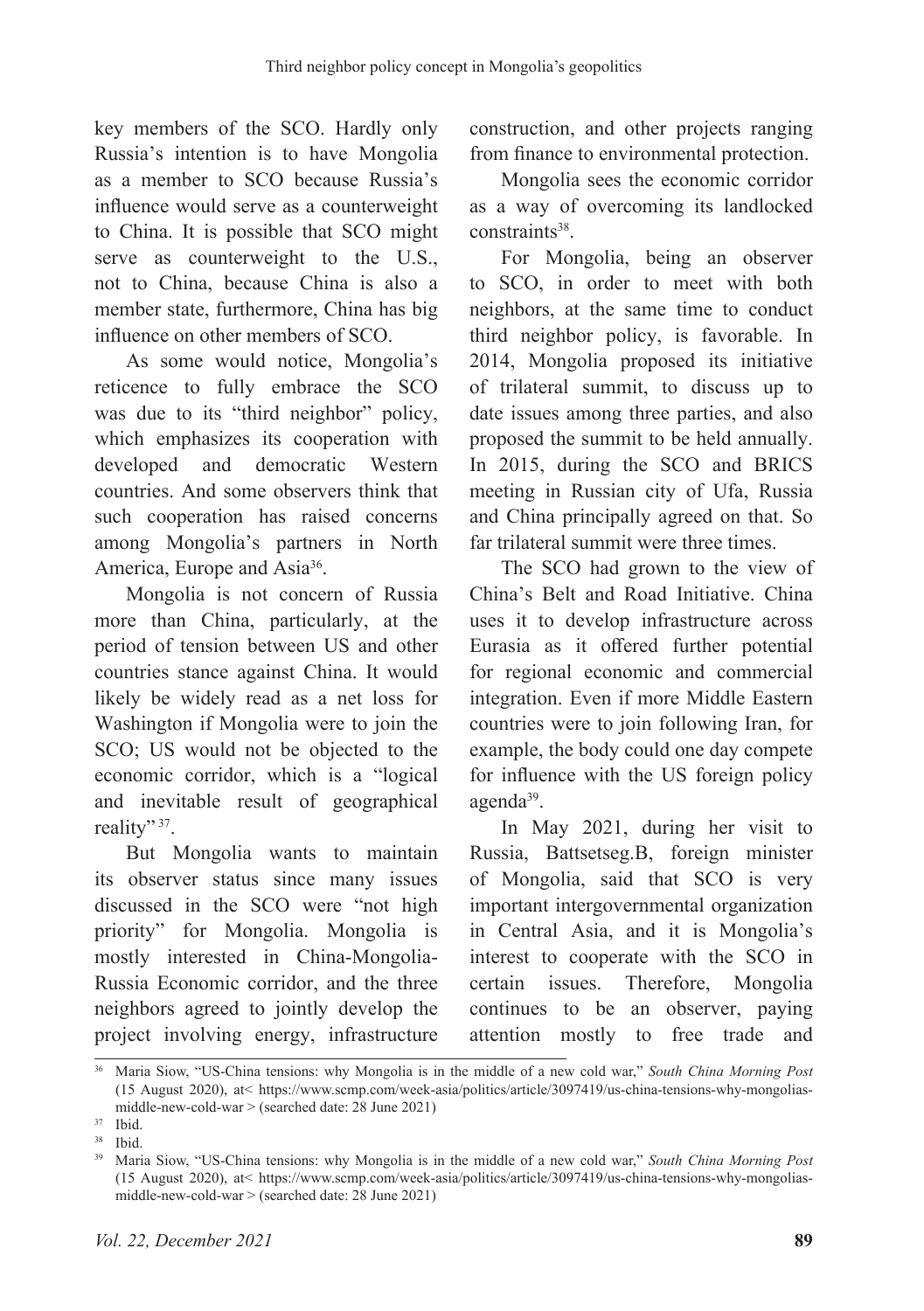economy. So today, being an observer is the most suitable position. Further, Mongolia will examine SCO's progress, and develop mutually benefiting cooperation<sup>40</sup>, in other words, maintaining balance between SCO and third neighbor policy.

#### *Relations with Third Neighbor Countries*

Third neighbor policy has its roots in 1912s. But in terms of modern foreign policy of Mongolia, third neighbor policy has broader meaning, persuading "third neighbor" strategy, developing bilateral and multilateral cooperation with highly developed democratic countries in political, economic, cultural field and humanitarian affairs.

Everyone recognizes Mongolia as a unique country located between two big authoritarian regimes with nuclear capabilities<sup>41</sup>. And this is exactly the point. Because, for instance, from the U.S. perspective Mongolia is small country maybe not able to be overlooked behind the heels, meaning China<sup>42</sup>.

From its democratic revolution in 1990, through the early 2010s, Mongolia became something of a "sweetheart" for Western democracy promoters, mining investor, and international investment bankers<sup>43</sup>

Mongolia succeeded in securing its biggest effort to date in consolidating its Third Neighbor Policy focused on expanding relations with the Western world. Although it could be claimed that the initiative was from Mongolian side, but without any concrete interest from the US, there would be no agreement<sup>44</sup>.

However, some believe that Mongolia's effort brought them under the economic umbrella of the Japanese and South Koreans rather than of the Americans and Western Europeans<sup>45</sup>.

Mongolia is the only successful democratic institution in Eurasian heartland, possibly the milestone to penetrate to Eurasia or between Russia and China.46

Despite its continued reference to "third neighbors", particularly, the U.S., Germany, Japan, and India have little ability to support Mongolia politically or economically<sup>47</sup>.

Although Mongolia's foreign policy can be de facto considered as neutral, China, Russia, as well as Japan and the United States are intensifying their efforts

<sup>40</sup> Munkhbaatar.S, "Battsetseg.B:Hiin hooloin tusul Mongol-Orosiin shine zuunyg tuluuluh buteen baiguulalt bolno," *Montsame*, (16 June 2021), at <https://montsame.mn/mn/read/267049> (searched date: 26 June 2021)

<sup>41</sup> "A "victory" for Mongolian foreign policy," *news.mn*, (6 August 2019), at< https://news.mn/en/788466/> (searched date: 28 June 2021)

<sup>42</sup> Ibid.

<sup>43</sup> JARGALSAIKHAN, MENDEE. Report. East-West Center, 2017. Accessed June 28, 2021. http://www.jstor.org/stable/ resrep17396.

<sup>44</sup> "A "victory" for Mongolian foreign policy," *news.mn*, (6 August 2019), at< https://news.mn/en/788466/> (searched date: 28 June 2021)

<sup>45</sup> Alicia Campi, *Mongolia's foreign policy: Navigating and Changing the World* (Colorado: Lynne Rienner Publishers, 2019), pp. 38

<sup>46</sup> Maria Siow, "US-China tensions: why Mongolia is in the middle of a new cold war," *South China Morning Post*  (15 August 2020), at< https://www.scmp.com/week-asia/politics/article/3097419/us-china-tensions-why-mongoliasmiddle-new-cold-war > (searched date: 28 June 2021)

<sup>47</sup> JARGALSAIKHAN, MENDEE. Report. East-West Center, 2017. Accessed June 28, 2021. http://www.jstor.org/stable/ resrep17396.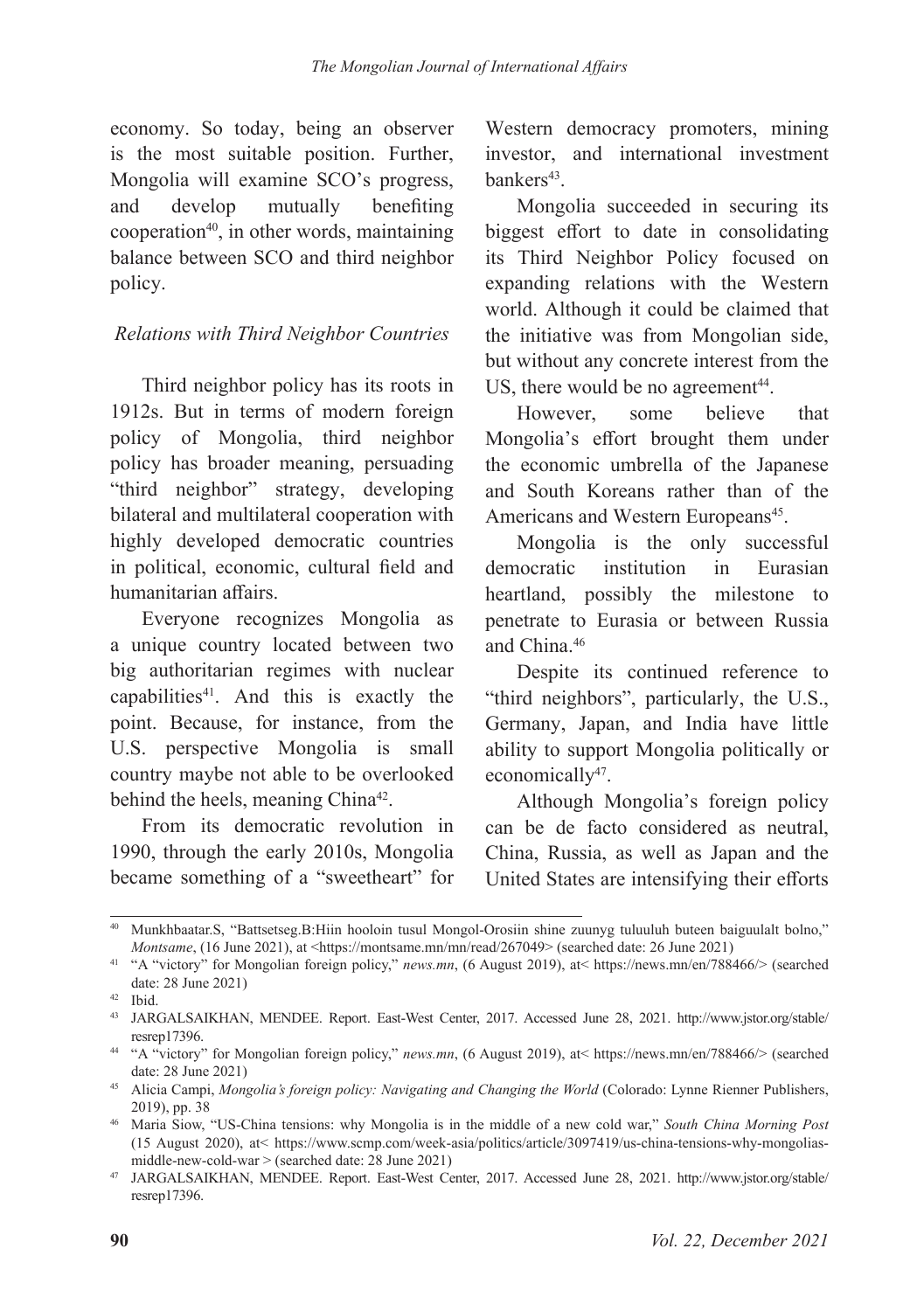to attract Mongolia<sup>48</sup> to their interest.

Even if the space were not shrinking, the Chinese and the Russians could attempt to subvert Ulaanbaatar's "third neighbor" policy by offering inducements of badly needed economic aid or regional economic cooperation – the proverbial "carrot" in place of the "stick." In such a situation, geopolitics could well reassert itself, pulling Mongolia firmly into the political orbit of its much more powerful neighbors, and confining the "third neighbor" policy to the realm of wishful thinking<sup>49</sup>.

Understanding these vulnerabilities, in September 2015, Mongolia's president tried to proclaim "permanent neutrality" for Mongolia, like that enjoyed by Switzerland and Turkmenistan<sup>50</sup>. Anyway, Mongolia can't be aside from Asia Pacific, due to its participant's (meaning the U.S. and its allies) intension to use any method in dealing against  $China<sup>51</sup>$ 

So, there are two countries as an example of third neighbor concept – Japan and the U.S. – with which Mongolia has close relations in strategic level.

### *Relationship with Japan*

As Alicia Campi noted, Japan as number one Asian "Third neighbor."52 According to her, Mongolia-Japan relation is a classic example of the continuity and expansion of Mongolia's foreign policy, during the entire presidency, the MPs and Governments of Mongolia<sup>53</sup>.

In September 1991 and May 1992, under the joint chairmanship of the government of Japan and World Bank, Mongolia Assistance Group meeting were held in Tokyo. At the meeting Mongolia succeeded in obtaining from the participating countries and international organizations assistance of totaled \$320 million to prop up the collapsed Mongolian economy. Japan quickly became an influential player in Mongolia's economic and cultural sectors but not in security and defense<sup>54</sup>. From this example we can see that it is not relationship between two countries, it is more a political move, which can be referred to third neighbor concept.

The Government of Japan has announced a policy to support Mongolia's democracy and reforms in bilateral relations and internationally

<sup>48</sup> Dashdorj Bayarkhuu, "Third neighbor policy on Mongolia-Japanese relations", *JapanUpClose* (1 April 2020), at <https://japanupclose.web-japan.org/policy/p20200401\_1.html> (search date: 28 June 2021)

<sup>49</sup> Sergey Radchenko, "As China and Russia Draw Closer, Mongolia Feels the Squeeze," *The Asan Forum* (11 October 2018), at <http://www.theasanforum.org/as-china-and-russia-draw-closer-mongolia-feels-the-squeeze/> (searched date: 28 June 2021)

<sup>50</sup> Ibid.

<sup>51</sup> Maria Siow, "US-China tensions: why Mongolia is in the middle of a new cold war," *South China Morning Post*  (15 August 2020), at< https://www.scmp.com/week-asia/politics/article/3097419/us-china-tensions-why-mongoliasmiddle-new-cold-war > (searched date: 28 June2021)

<sup>52</sup> Alicia Campi, *Mongolia's foreign policy: Navigating and Changing the World* (Colorado: Lynne Rienner Publishers, 2019), p. 43

<sup>53</sup> Dashdorj Bayarkhuu, "Third neighbor policy on Mongolia-Japanese relations", *JapanUpClose* (1 April 2020), at <https://japanupclose.web-japan.org/policy/p20200401\_1.html> (search date: 28 June 2021)

<sup>54</sup> Alicia Campi, *Mongolia's foreign policy: Navigating and Changing the World* (Colorado: Lynne Rienner Publishers, 2019), p. 44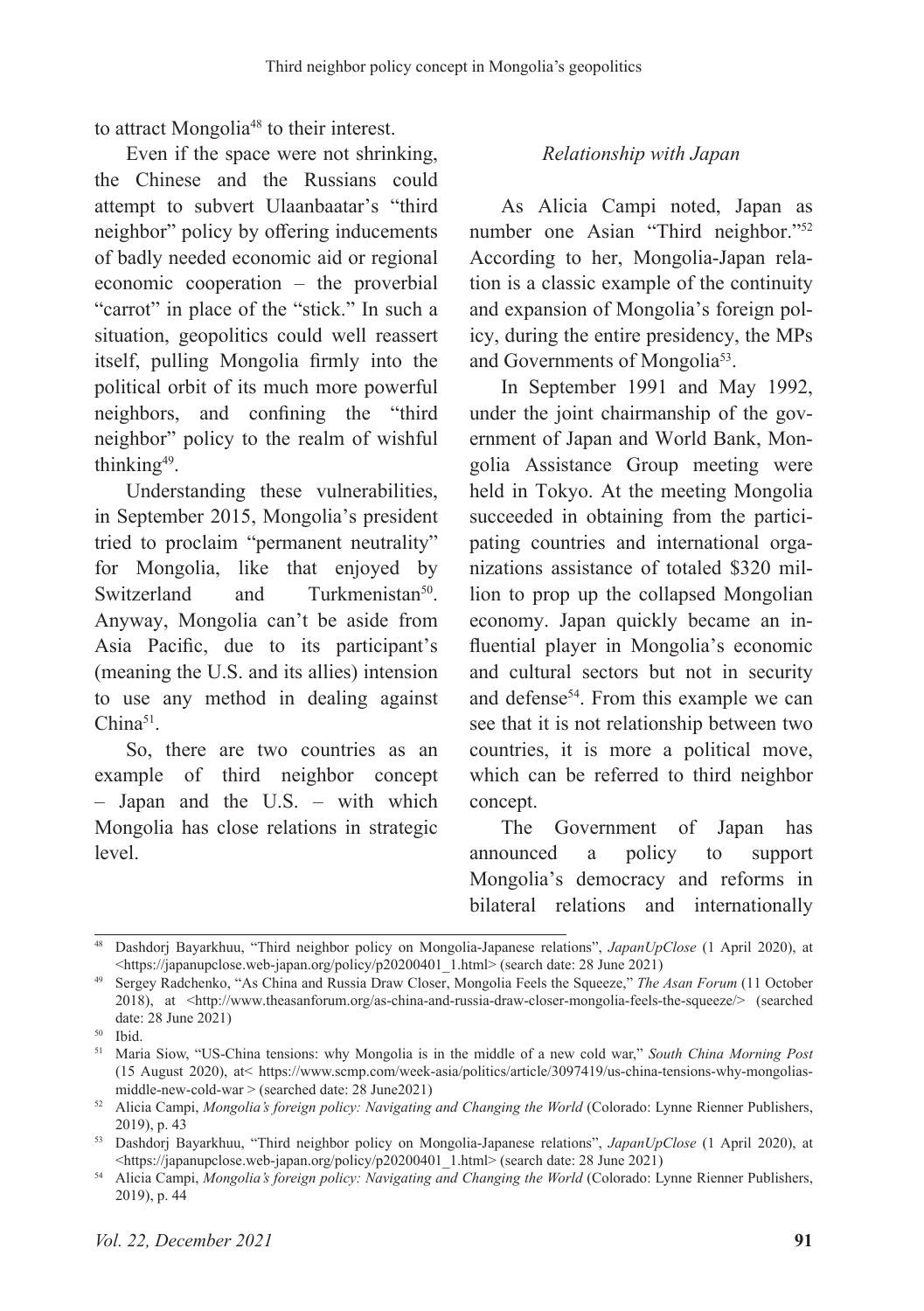in 1991. After that, in 1998, Mongolia proposed The Mongolia-Japan Joint Declaration on building a Partnership of Friendship and Cooperation for Peace and Development, and in 2010, the two countries identified the development of a "Strategic Partnership" as their shared diplomatic goal<sup>55</sup>.

Mongolia had officially started to receive Japan's Official Development Assistance (ODA) in 1987. The governments of the two countries negotiated and set priorities for development assistance in Mongolia in 1997, and in 2004 the Government of Japan developed an ODA program to Mongolia. Then, in 2011, the program was updated<sup>56</sup>.

The Mongolia-Japan-U.S trilateral meeting is also being held regularly. The sides discuss regional issues, strengthening cooperation between Mongolia, Japan, and the United States, as well as regional issues during the meeting. Japan is the fourth largest country that invests in Mongolia and the fifth largest foreign trade partner.

The defense cooperation between the two countries is not that much as the U.S., but it has also enhanced by the signing of a Memorandum of Understanding in 2012

As some think, Mongolia is actively working with the United States, Japan, and Western Europe, which are considered to be third parties to

prevent the country from becoming too close to Russia and China, not to be too dependent on both neighbors<sup>57</sup>, which is hardly correct.

## *Relationship with the U.S*

Before the perestroika in the Soviet Union, Soviets were concerned that the Americans would use Ulaanbaatar as a listening post located between the two largest communist countries, therefore, they actively discouraged the Mongolians from discussing diplomatic recognition with the United States<sup>58</sup>.

During the transition period in Mongolia, in early 1990s, seeing Mongolia as a young democracy, the U.S. began to pay attention to Mongolia, and started its assistance by giving humanitarian assistance and helped to enroll to world financial institutions such as World Bank, IMF and ADB.

In 1990s Mongolia and the U.S. signed agreements on Investment support (September 29, 1990), trade relations (January 23, 1991), and mutual investment (October 4, 1994) in order to develop trade relations. In 2004, Mongolia exported to the U.S. \$240 million worth of goods, which was the highest. But due to transportation distance and cost, production delay, made goods from Mongolia not competitive. Economic relations between two countries were more favorable to trade

<sup>55</sup> Dashdorj Bayarkhuu, "Third neighbor policy on Mongolia-Japanese relations", *JapanUpClose* (1 April 2020), at <https://japanupclose.web-japan.org/policy/p20200401\_1.html> (search date: 28 June 2021)

<sup>56</sup> Ibid.

<sup>57</sup> Dashdorj Bayarkhuu, "Third neighbor policy on Mongolia-Japanese relations", *JapanUpClose* (1 April 2020), at <https://japanupclose.web-japan.org/policy/p20200401\_1.html> (search date: 28 June 2021)

<sup>58</sup> Alicia Campi, *Mongolia's foreign policy: Navigating and Changing the World* (Colorado: Lynne Rienner Publishers, 2019), pp. 34-37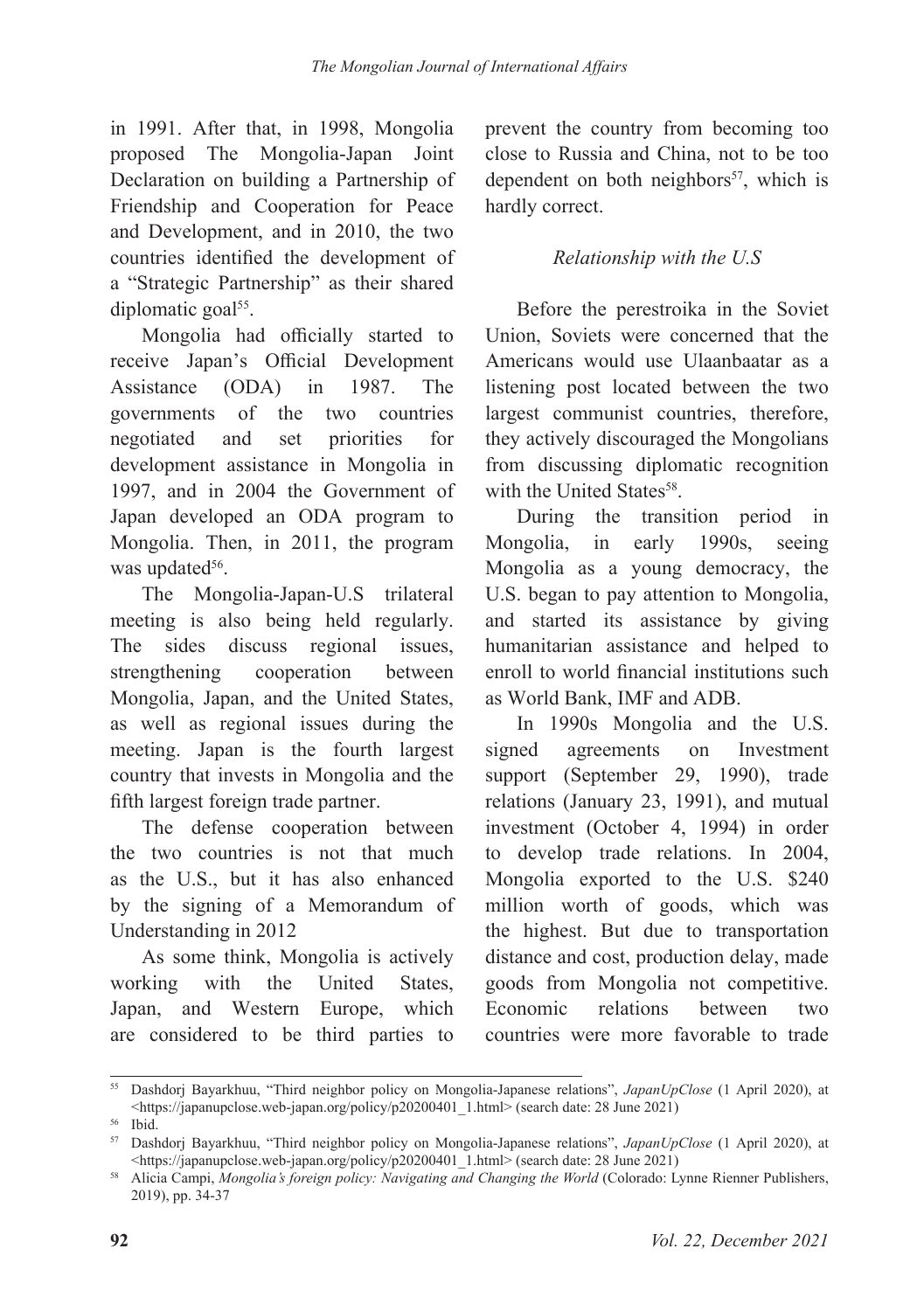than development<sup>59</sup>. But as time passes trade disbalance increased.

However, for the U.S., Mongolia's economy is too small, and although the U.S. allowed free tariffs for Mongolian goods, there were no sufficient goods from Mongolia export to the U.S.

From other side, as Mongolia's "third neighbor," the United States has come to consider Mongolia as the "democratic sanctuary" in the nomadic heartland between Russia and China<sup>60</sup>. At the beginning it was mostly humanitarian part of cooperation. The U.S. found it an exclusive moment, and in 1990 James Baker, the State Secretary, visited Mongolia; right after in 1991, the U.S. opened the Peace Corps with a first cohort of 21 volunteers, after which also USAID program launched $61$ . The U.S. paid attention to Mongolia and in 1995 first lady Hillary Clinton, in 1998 Madeleine Albright, U.S. State Secretary of State, and in 2005 President G.W.Bush paid official visit to Mongolia respectively<sup>62</sup>.

Although economic and other cooperation with the U.S. is developing with slow pace, as time goes by, military cooperation has developed at the most. It developed so intense that for some it looked like Mongolia to be called the

Trojan horse of the Pentagon.

In 1996, following the agreement on security and defense, Mongolia started to conduct military exercise, and exchange military personnel's<sup>63</sup>.

After 9/11 terrorist attack in New York, international environment changed dramatically, Mongolia offered partnership to the U.S. and expressed sincere condolence. Following that horrible terrorist attack Mongolia was one of the first countries which offered real cooperation, with which probably the U.S. saw Mongolia at the level of ally. Since then military cooperation between two countries intensified. To the out of date since the Soviet times Mongolia's military capability opened new perspective to modernize military equipment and qualify military personnel.

In 2003, Mongolia pledged to support the War on Terror, which was a key breakthrough in relationship between Mongolia and the  $U.S^{64}$ . Since then the U.S. made many contributions to Mongolia's armed forces, after which Mongolia's policy on modernization of its armed forces and their skill is as much as possible to send its practitioners to UN Peacekeeping and NATO-led missions<sup>65</sup>. Since then, Mongolia sent troops to serve with the U.S.-led occupation of

<sup>59</sup> Jonathan S. Addleton, *A most helpful factor: U.S.-Mongolia Diplomatic Relations, 1987-2012,* (Ulaanbaatar: Weatherford foundation, 2012), p. 107

<sup>60</sup> Patrick Mendis, "Mongolia's 'Eternal' Neighbors and the Two New 'Strategic' Neighbors of the Indo-Pacific," *China*  and US Focus, (12 December 2019), at <https://www.chinausfocus.com/foreign-policy/mongolias-eternal-neighborsand-the-two-new-strategic-neighbors-of-the-indo-pacific-> (searched date: 28 June 2021)

<sup>61</sup> "History of the U.S. and Mongolia," *U.S. Embassy in Mongolia*, at <https://mn.usembassy.gov/our-relationship/policyhistory/io/> (searched date: 28 June 2021)

<sup>62</sup> Ibid.

<sup>63</sup> Jonathan S. Addleton, *A most helpful factor: U.S.-Mongolia Diplomatic Relations, 1987-2012,* (Ulaanbaatar: Weatherford foundation, 2012), p. 109

<sup>64</sup> "A "victory" for Mongolian foreign policy," *news.mn*, (6 August 2019), at< https://news.mn/en/788466/> (searched date: 28 June 2021)

<sup>65</sup> "A "victory" for Mongolian foreign policy," *news.mn*, (6 August 2019), at< https://news.mn/en/788466/> (searched date: 28 June 2021)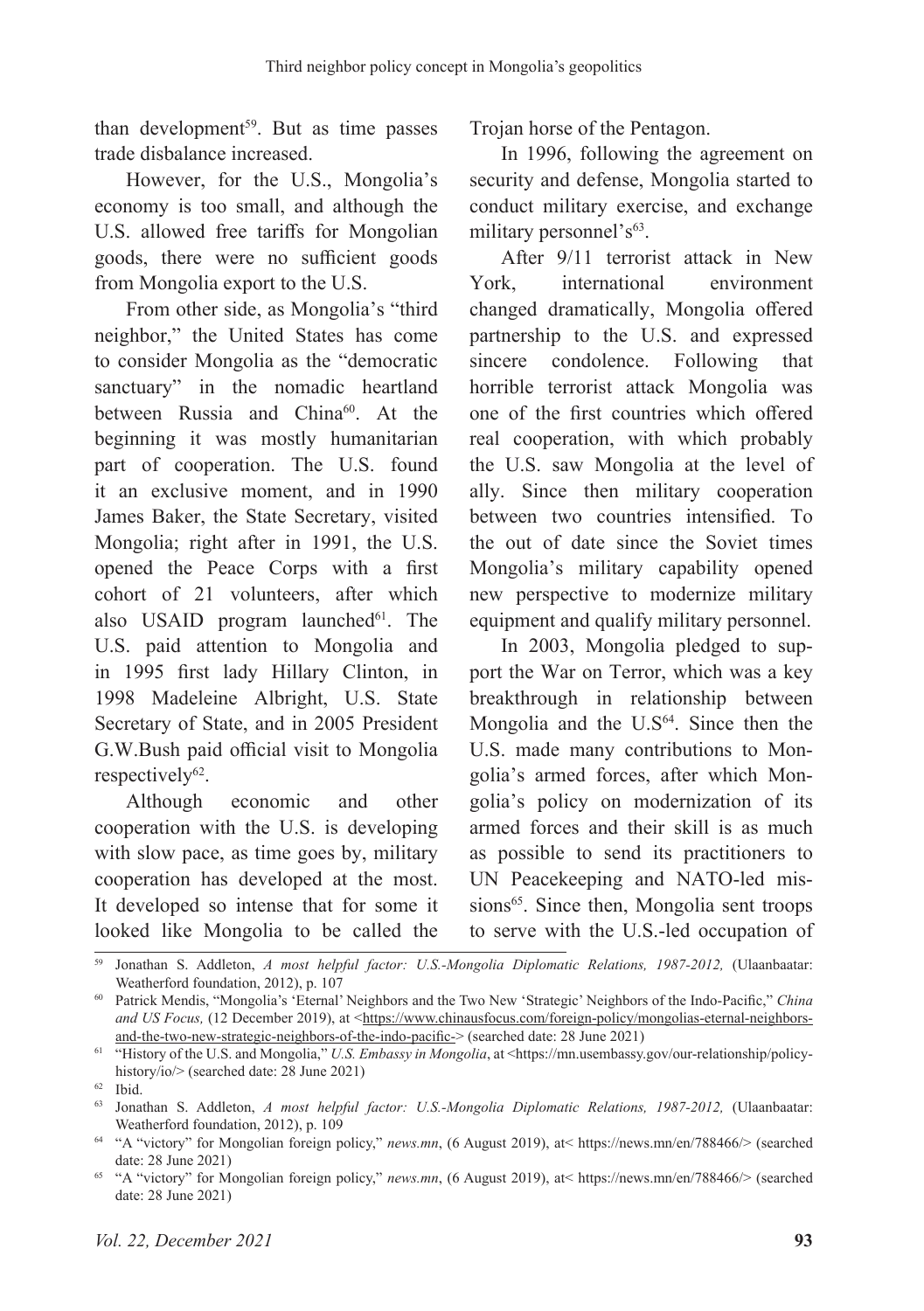Iraq. In addition, Mongolia participated in the NATO-led Kosovo Force (KFOR) from December 2005 to March 2007<sup>66</sup>. Mongolia's army officers served in UN peacekeeping mission in Kongo, Western Sahara, Sierra Leone, Liberia, Kosovo, Chad and Sudan. Also they participated in coalition in Iraq and Afghanistan $67$ . Mongolia's involvement in Iraq and Afghanistan has helped cement its alliance with the United States and secure grants and aid.<sup>68</sup>

U.S. developed Tavan Tolgoi military training base near Ulaanbaatar, which is recognized as peacekeepers support and training base in Northeast Asia<sup>69</sup>.

Since 2003, joint with U.S. navy, Mongolian armed forces conduct training "Khan Quest", and by 2011, 19 countries have been participated in training.

During UN and NATO peacekeeping missions, Mongolian armed forces became more trained, experienced and qualified than before<sup>70</sup>.

As Abraham Denmark said, "Mongolia is not going to side entirely with anybody against anybody<sup> $71$ </sup>. But they are looking to bolster their relationships with the United States because possibly they want American economic

engagement and political engagement, but also because it gives them a bit more breathing space in their relations with Beijing and Moscow,"72.

In 2010, NATO announced that Mongolia had become the 45th country to contribute troops for the North Atlantic military bloc's International Security Assistance Force (ISAF) in Afghanistan, and the 44th nation to be formally dragooned into NATO's first ground and first Asian war was Montenegro. Mongolia became a member of ISAF and according to NATO a key contributor to the international mission."73

To demonstrate its appreciation of the role that Mongolia plays in U.S. geostrategic plans for Eurasia, three months earlier "The U.S. Congress passed a resolution…commending Mongolia on marking 800 years since Genghis Khan forged a nation out of the vast territory inhabited by disparate tribes, and praising its 'commitment to democracy, freedom and economic reform." <sup>74</sup>

Mongolia is the optimal location for U.S. military surveillance (ground, air and satellite) to monitor China and Russia simultaneously. The nation's U.S.-educated staffs are not likely to deny Wash-

<sup>66</sup> https://www.academia.edu/37551964/NATO\_AND\_MONGOLIA

<sup>67</sup> Jonathan S. Addleton, *A most helpful factor: U.S.-Mongolia Diplomatic Relations, 1987-2012,* (Ulaanbaatar: Weatherford foundation, 2012), p. 111

<sup>68</sup> "Mongolia: Pentagon Trojan Horse Wedged Between China and Russia," March 31, 2010, https://rickrozoff.wordpress. com/2010/03/31/mongolia-pentagon-trojan-horse-wedged-between-china-and-russia/

<sup>69</sup> Jonathan S. Addleton, *A most helpful factor: U.S.-Mongolia Diplomatic Relations, 1987-2012,* (Ulaanbaatar: Weatherford foundation, 2012), p. 111

<sup>70</sup> Ibid., p. 114

<sup>71</sup> Idrees Ali, With an eye on Russia, China and a horse, Pentagon chief visits Mongolia, Reuters, August 8, 2019, https:// www.reuters.com/article/us-usa-mongolia-idUSKCN1UX2HP

<sup>72</sup> Ibid.

<sup>73</sup> Mongolia: Pentagon Trojan Horse Wedged Between China and Russia, March 31, 2010, https://rickrozoff.wordpress. com/2010/03/31/mongolia-pentagon-trojan-horse-wedged-between-china-and-russia/

<sup>74</sup> Mongolia: Pentagon Trojan Horse Wedged Between China and Russia, March 31, 2010, https://rickrozoff.wordpress. com/2010/03/31/mongolia-pentagon-trojan-horse-wedged-between-china-and-russia/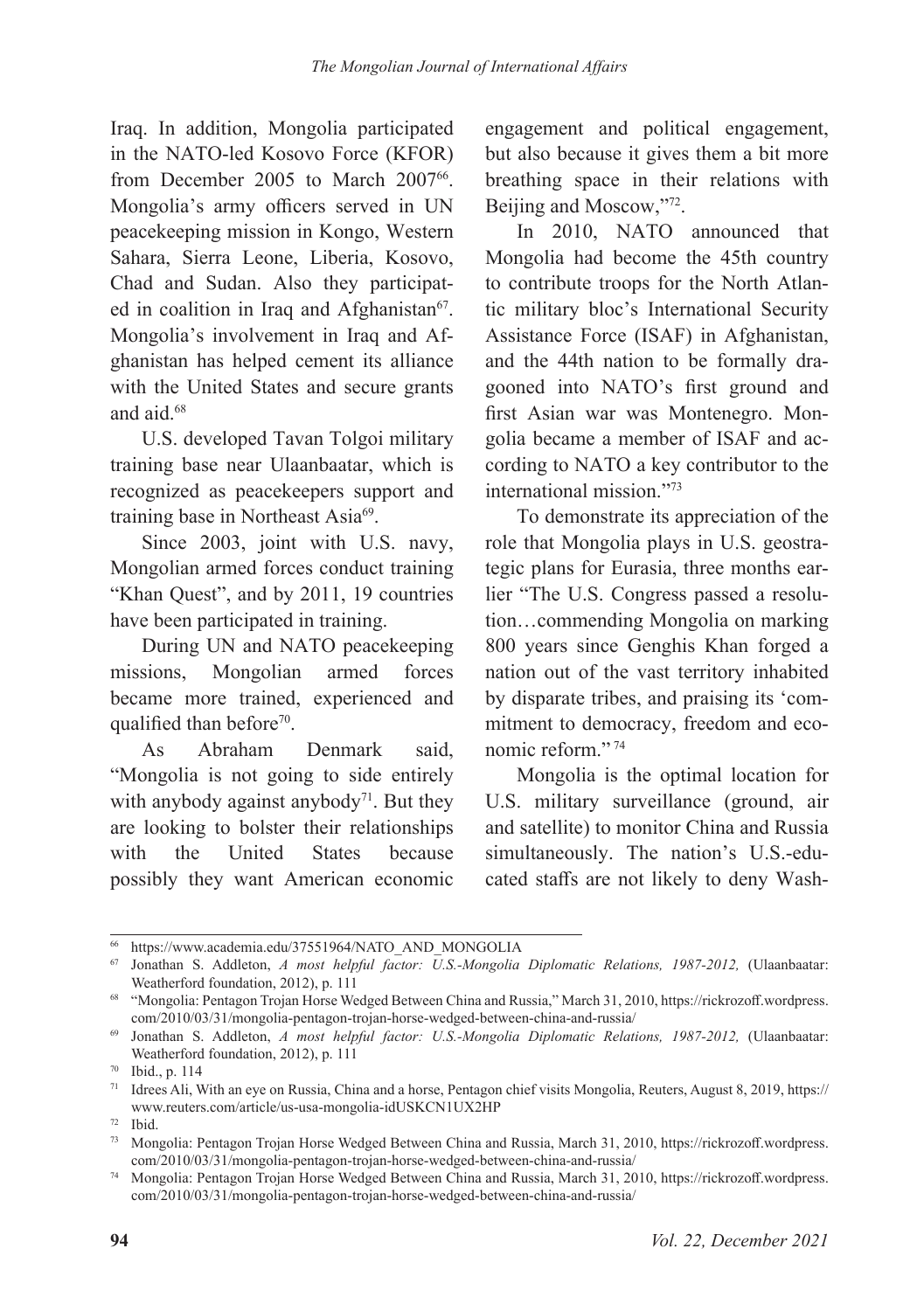ington's requests in that regard.75.

Thus, on July 31, 2019, after the meeting of two Presidents, the U.S. Department of State released the Declaration on the Strategic Partnership between the United States and Mongolia, which again indicates Mongolia's successful utilization of the thirdneighbor policy<sup>76</sup>.

# *Third Neighbor Concept in Broader Meaning*

Mongolia's President Battulga, during his state visit to the U.S. in 2019, said that the strength of Mongolia's contemporary foreign policy is based on three factors: continuing good neighbor relations with Russia and China; gaining a strategic place in the Asia-Pacific by contributing to security and peace dialogues; and to be an active member of both global and regional economic groupings $77$ . Under the economic grouping Mongolia wants to be a member of APEC.

During the trilateral meeting in Washington on January, 2020, the United States and Japan reaffirmed their commitment to strengthening their bilateral relationships with Mongolia in line with Mongolia's "third neighbor" policy and the three sides' visions for a free and open Indo-Pacific78. Parties shared their respective visions for regional development and also exchanged views on how to cooperate to ensure a prosperous and peaceful future for independent, sovereign and democratic states of the region. Parties also noted with satisfaction that the United States became strategic partner of Mongolia in 2019 and intend to strengthen these strategic partnerships. All sides underscored their desire to deepen economic partnership, including through enhanced collaboration in the areas of digital economy, cyber security and energy. They also discussed the importance of developing Mongolia's business climate and ability to attract foreign investment, particularly from the United States and Japan, through improved transparency, predictability, and enforce $ment<sup>79</sup>$ .

Mongolia wants to be active in cooperation to regional countries' policies and efforts towards strengthening strategic stability and establishing security cooperation mechanisms in the Asia-Pacific region and East Asia, including North-East Asia<sup>80</sup>.

From Pacific perspective Mongolia's third neighbor policy has broader meaning. The U.S. wants Mongolia to see as a strategic partner, particularly, one of the important countries against China. Of course, it doesn't mean economic and technologic factor but democratic

<sup>75</sup> Ibid.

<sup>76</sup> Anthony Kim, "Advancing the U.S.–Mongolian Partnership," *The Heritage Foundation*, (29 July 2019), at < https:// www.heritage.org/asia/report/advancing-the-us-mongolian-partnership> (searched date: 28 June 2021)

<sup>&</sup>lt;sup>77</sup> Bolor Lkhaajav, "US Becomes Mongolia's 5<sup>th</sup> Strategic Partner," *The Diplomat,* (5 August 2019), at <https:// thediplomat.com/2019/08/us-becomes-mongolias-5th-strategic-partner/> (searched date: 28 June 2021)

<sup>78</sup> Joint Statement on the U.S.-Japan-Mongolia Trilateral Meeting, U.S.Department of State, January 10, 2020, https:// www.state.gov/joint-statement-on-the-u-s-japan-mongolia-trilateral-meeting/

<sup>79</sup> Ibid.

<sup>80</sup> "National Security Concept of Mongolia," *National Security Council* (2010), at <http://www.nsc.gov.mn/sites/default/ files/images/National%20Security%20Concept%20of%20Mongolia%20EN.pdf> (searched date: 28 June 2021)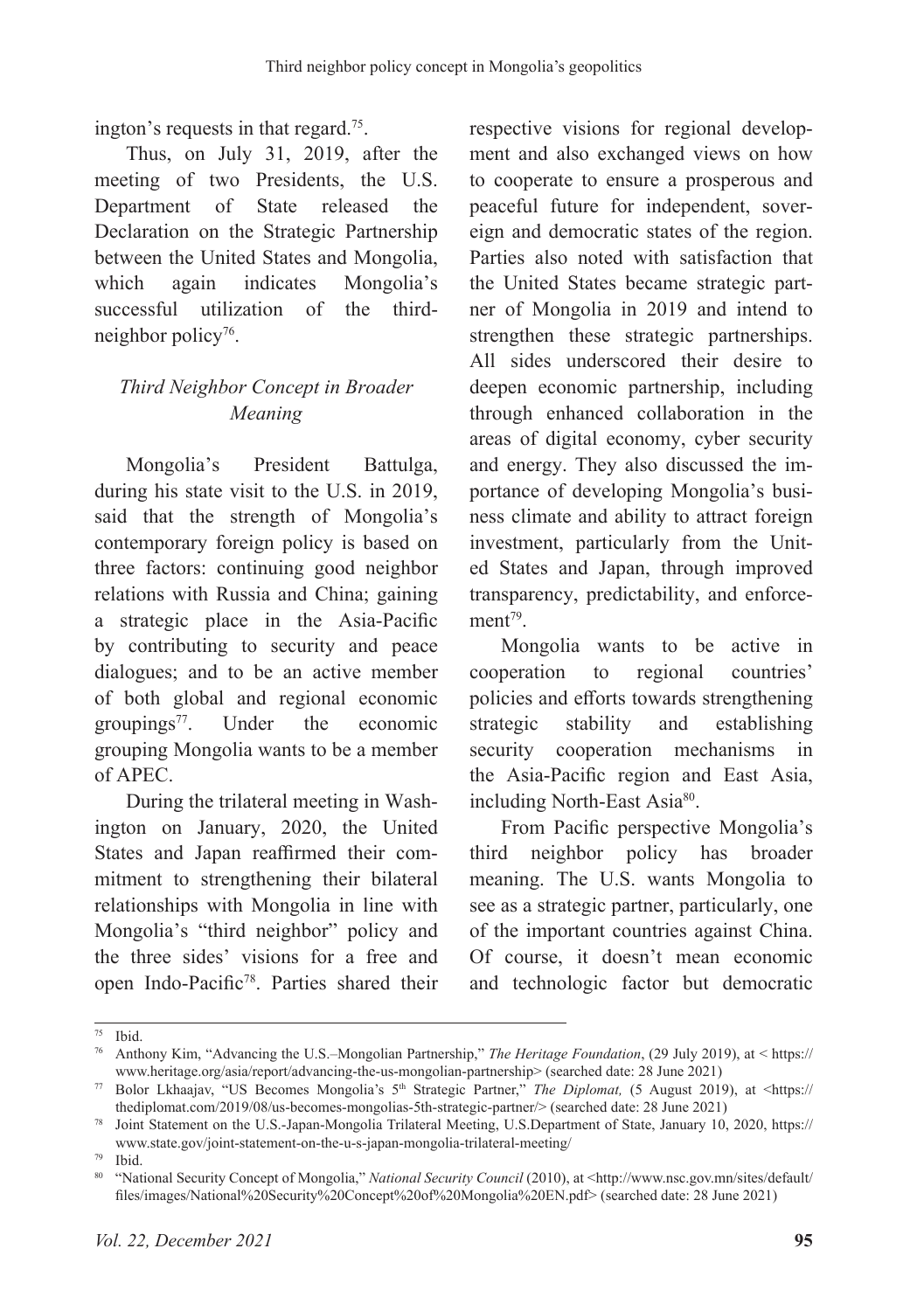institution.

Even the U.S. Department of Defense's Indo-Pacific Strategy report included Mongolia as one of the "democracies in Indo-Pacific." The report also emphasized security relationship based on Mongolia's unswerving contribution to U.S.-led operations.81 Being the first country to embrace the Millennium Challenge Corporation, Mongolia holds special place in the U.S. strategy toward Asia.<sup>82</sup>

#### **Conclusion**

Since its independence Mongolia seek to have support of other countries, beyond two neighbors. Due to the secret agreement between Russia and Japan on sphere of influence in Northeast Asia, which was resulted after 1904-1905 war between Russia and Japan, and also China's intention to keep whole Qing Dynasty territory made Mongolians' effort to make relation with other Powers nearly impossible, also other Powers ignored Mongolia. 81 <sup>82</sup>

From the beginning third neighbor policy has been a definition of relationship between countries and it was closely associated with the independence. After double standard policy of the Tsarist Russia, Mongolians decided to find another ally, which might support.

Since 1990s Mongolia seek to have relationship with developed countries, beyond Russia and China. This time third neighbor policy contains understanding such as balance between to neighbors, economic cooperation with big economies, and free trade with the world, lastly, to join integration.

With the fast-changing international environment not only Mongolia wants to have broad international relations and cooperation with other countries, but also countries within the region and beyond began to pay attention toward Mongolia.

Mongolia sees third neighbor policy as an opportunity to have broad economic relations and future development. But other countries interest in Mongolia and raising pressure between big Powers of the region makes Mongolia's third neighbor policy even more important for Mongolia and could be a part of regional power politics.

From this perspective, third neighbor policy is not just a relationship with other countries which do not have common border, it is a policy which derived from geographic reality. Under the third neighbor policy should be understood balance of Powers and economic integration. So the third neighbor policy is not only relationship with developed countries, but it is a foreign policy concept covering Mongolia's regional integration.

<sup>81</sup> Bolor Lkhaajav, "US Becomes Mongolia's 5<sup>th</sup> Strategic Partner," *The Diplomat*, (5 August 2019), at <https:// thediplomat.com/2019/08/us-becomes-mongolias-5th-strategic-partner/> (searched date: 28 June 2021)

<sup>82</sup> Ibid.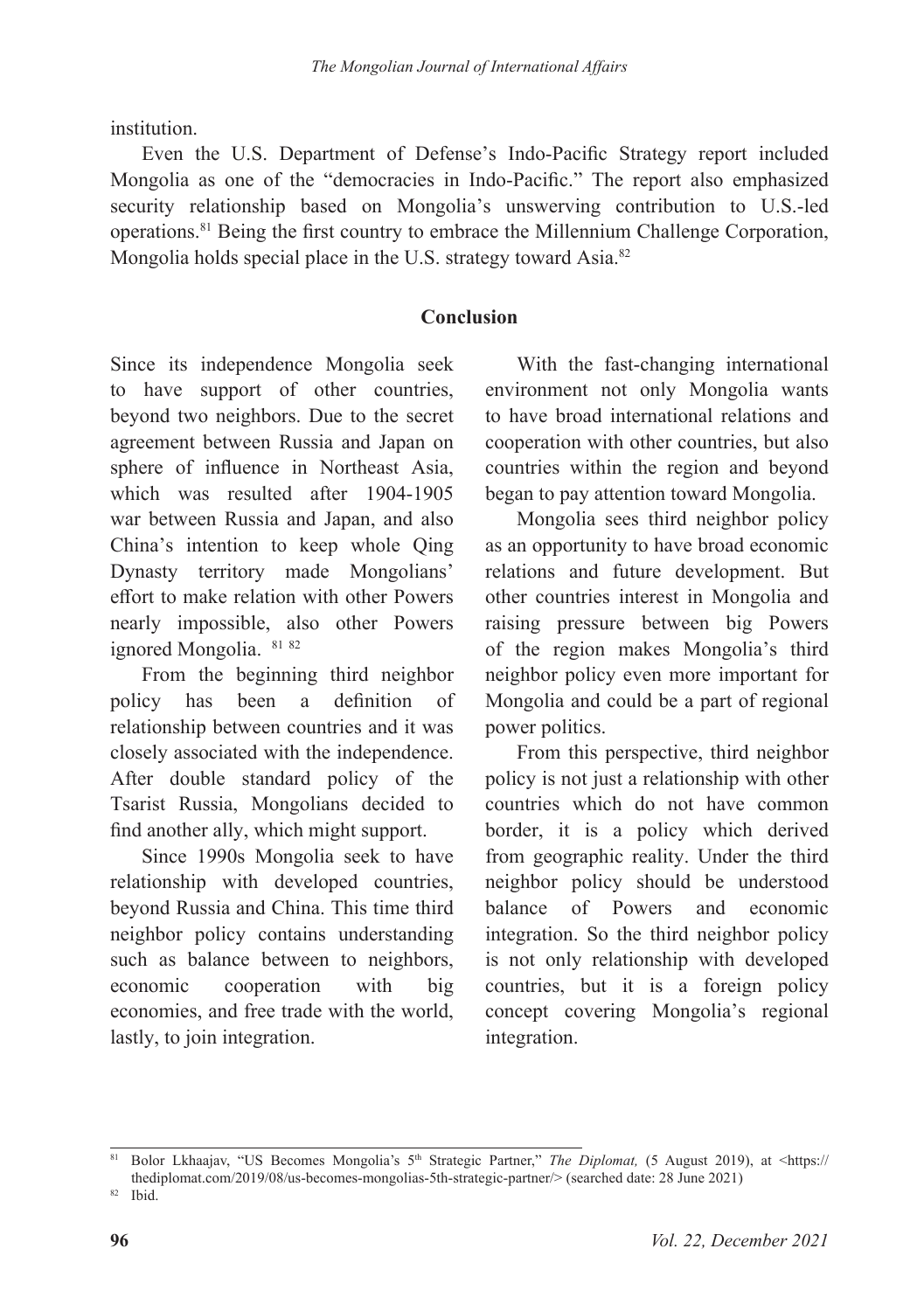#### **Reference**

https://www.c-span.org/video/?469542-1/discussion-us-indo-pacific-strategy

- Shreya Upadhyay, "The Indo-Pacific and the Indo-US Relations: Geopolitics of Cooperation," *Institute of Peace and Conflict Studies* (1 November 2014), at < https://www.files.ethz.ch/isn/185841/IB256-Shreya-IndoPacific.pdf> (searched date: 28 June 2021)
- Bolor Lkhaajav, "US Becomes Mongolia's 5<sup>th</sup> Strategic Partner," *The Diplomat*, (5 August 2019), at <https://thediplomat.com/2019/08/us-becomes-mongolias-5thstrategic-partner/> (searched date: 28 June 2021)
- Anthony Kim, "Advancing the U.S.–Mongolian Partnership," *The Heritage Foundation*, (29 July 2019), at < https://www.heritage.org/asia/report/advancingthe-us-mongolian-partnership> (searched date: 28 June 2021)
- Maria Siow, "US-China tensions: why Mongolia is in the middle of a new cold war," *South China Morning Post* (15 August 2020), at< https://www.scmp.com/weekasia/politics/article/3097419/us-china-tensions-why-mongolias-middle-new-coldwar > (searched date: 28 June2021)
- Tuya Nyamosor, "Mongolia's asia-pacific policy and regional security strategy," *The Mongolian Journal of International Affairs* (6 November 1999), at <www. mongoliajol.info/MJIA/Article> (searched date: 28 June 2021)
- Enkhsaikhan, J. "Mongolia's Nuclear-Weapon-Free Status: Concept and Practice." *Asian Survey* 40, no. 2 (2000): 342-59. Accessed June 25, 2021. doi:10.2307/3021136.
- Eric Her, "The "Great Game": Mongolia between Russia and China," *The Mongolian Journal of International Affairs* (4 November 1997)
- Ratner, E., Kliman, D., Blume, S., Doshi, R., Dougherty, C., Fontaine, R., . . . Riikonen, A. (2019). *Rising to the China Challenge: Renewing American Competitiveness in the Indo-Pacific* (pp. 1-6, Rep.). Center for a New American Security. doi:10.2307/ resrep24230.3
- Patrick Mendis, Mongolia's 'Eternal' Neighbors and the Two New 'Strategic' Neighbors of the Indo-Pacific, *China and US Focus,* Dec 12, 2019, https://www. chinausfocus.com/foreign-policy/mongolias-eternal-neighbors-and-the-two-newstrategic-neighbors-of-the-indo-pacific-
- Remarks by Chargé d'affaires a.i. Manuel P. Micaller at the AmCham Annual General Meeting Regarding the Indo-Pacific Strategy and Mongolia, U.S. Embassy in Mongolia, Nov 16, https://mn.usembassy.gov/2018-amcham-agm-cda-remarks/
- From Asia-Pacific to Indo-Pacific, German Institute for International and Security Affairs, July 09, 2020, https://www.swp-berlin.org/en/publication/from-asia-pacificto-indo-pacific/
- Sergey Radchenko, "As China and Russia Draw Closer, Mongolia Feels the Squeeze," *The Asan Forum* (11 October 2018), at <http://www.theasanforum.org/as-china-